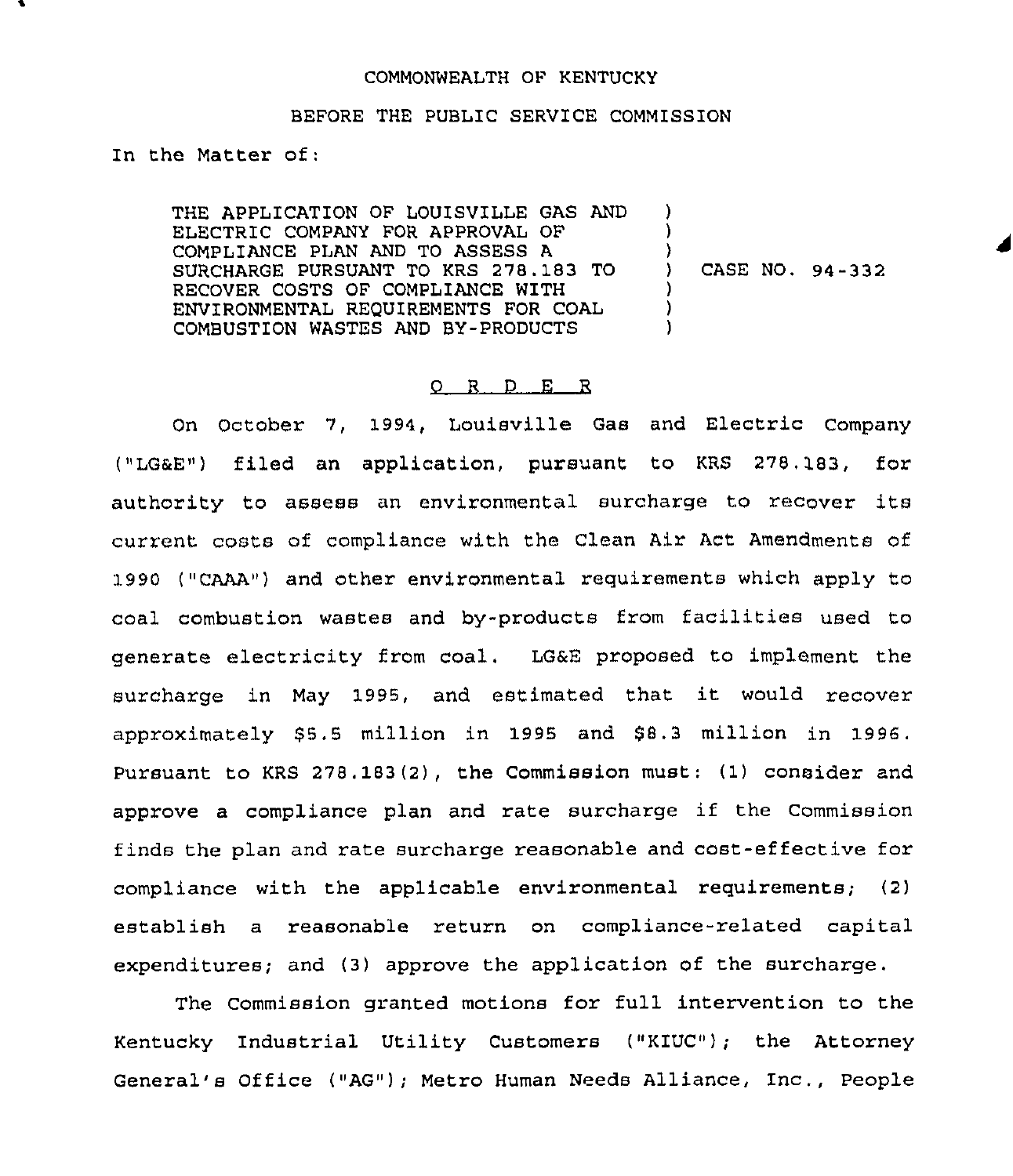Organized and Working for Energy Reform and Anna Shed (hereinafter referred to collectively as "Residential Intervenors"); and Jefferson County, Kentucky, <sup>A</sup> public hearing on this matter was held February 7-9, 1995, at the Commission's offices in Frankfort, Kentucky.

#### ENVIRONMENTAL COMPLIANCE PLAN

As required by KRS 278.183, LG&E filed, as part of its application, an environmental compliance plan consisting of five capital projects and new permit fees necessitated by various federal, state, and local environmental regulations applicable to LG&E's coal-fired generating stations. The capital projects, estimated to cost 585,655,000, include: (1) improving the sulfur dioxide ("SO,") xemoval systems and associated air quality equipment at the four Mill Creek generating units; (2) correcting the emission of reactive particles from the Mill Creek units; (3) installing continuous emission monitoring systems on all eight of LGSE's coal-fired generating units; (4) installing a new electrostatic precipitator at Cane Run Unit 4; and (5) installing low nitrogen oxide burners with associated boiler control systems at all eight units. The permit fees included in LGaE's compliance plan are associated with a new permit program created by Title <sup>V</sup> of the CAAA and are based on LGaE's actual pollutant emission levels.

In support of its environmental compliance plan, LGaE presented testimony and several technical and engineering evaluation studies and reports. This evidence shows that LGaE's five capital projects and permit fees are related to compliance

 $-2-$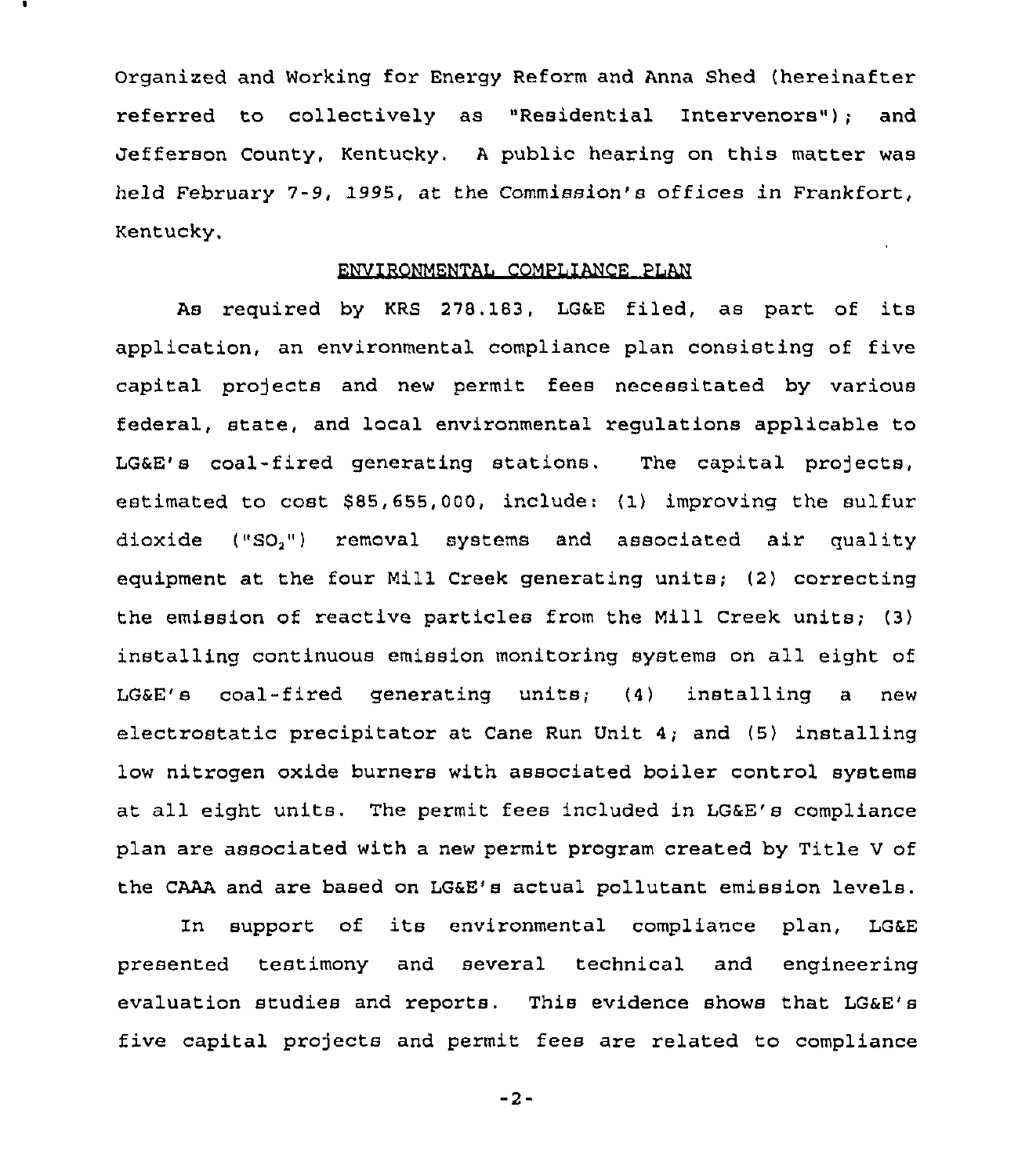with the CAAA and other governmental regulations pertaining to coal combustion wastes and by-products resulting from the production of electricity from coal. Furthermore, the project evaluation studies and reports show that LG&E sufficiently analyzed alternative compliance methods, selecting those that are cost effective, and utilized competitive bidding procedures in selecting equipment and vendors. The intervenors' evidence did not address LG&E's environmental compliance plan.

Based on a review of LG&E's environmental compliance plan, its technical and engineering studies and reports, and supporting documentation, the Commission finds that LG&E's environmental compliance plan is reasonable and cost-effective, and should be approved.

## SURCHARGE MECHANISM AND CALCULATION

LG&E proposed to recover the costs of its environmental compliance plan through <sup>a</sup> surcharge mechanism defined in its proposed Rate Schedule ECRS. LG6E modeled its proposal primarily on the mechanism approved for Kentucky Utilities Company ("KU") in Case No.  $93-465.$ <sup>1</sup>

Using an incremental approach, LG&E identified specific qualifying environmental compliance projects which have been added

 $\mathbf{1}$ Case No. 93-465, The Application of Kentucky Utilities Company to Assess a Surcharge Under KRS 278. 183 to Recover Costs of Compliance with Environmental Requirements for Coal Combustion Wastes and By-Products.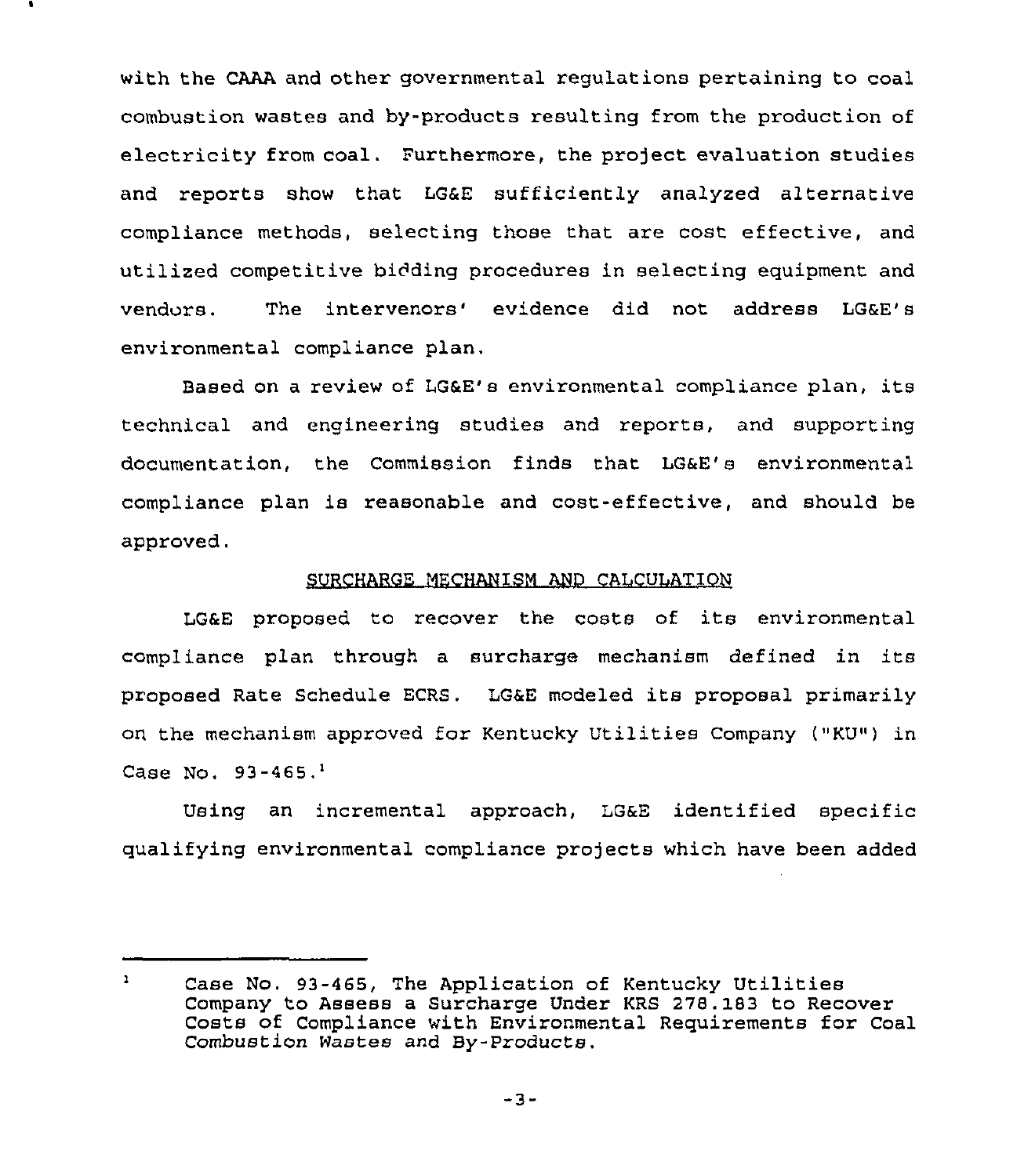since its last general rate case, Case No. 90-158.<sup>2</sup> An environmental rate hase was proposed consisting of capital expenditures for qualifying assets placed in service after the test year in Case No. 90-158, the twelve months ending April 30, 1990. Operating expenses would include depreciation, amortization, property taxes, other taxes, and insurance expenses applicable to the environmental compliance facilities, operation and maintenance ("OaM") expenses related to the installation and operation of the qualifying facilities, and the annually recurring federal, state, and local permit fees, LGaE also proposed to include the net proceeds from the sales of emission allowances and scrubber byproducts as credits in the determination of the environmental compliance revenue requirements.

While proposing to include OaM expenses and returns on inventories, supplies, and cash working capital in the surcharge formula, LGaE stated that it was not seeking to include those items for the five projects detailed in its compliance plan, LGaE stated that it was including those components to establish <sup>a</sup> framework for its surcharge and to preserve the option to include these items in the surcharge for future compliance  $projects.<sup>3</sup>$ 

In addition, LG&E proposed that the 6-month and 2-year reviews required by KRS 278.183 be handled in a manner consistent with the

 $-4-$ 

 $\mathbf{z}$ Case No. 90-158, Adjustment of Gas and Electric Rates of Louisville Gas and Electric Company,

 $\mathbf 3$ Response to Items <sup>2</sup> and <sup>9</sup> of the Commission's November 9, 1994 Order.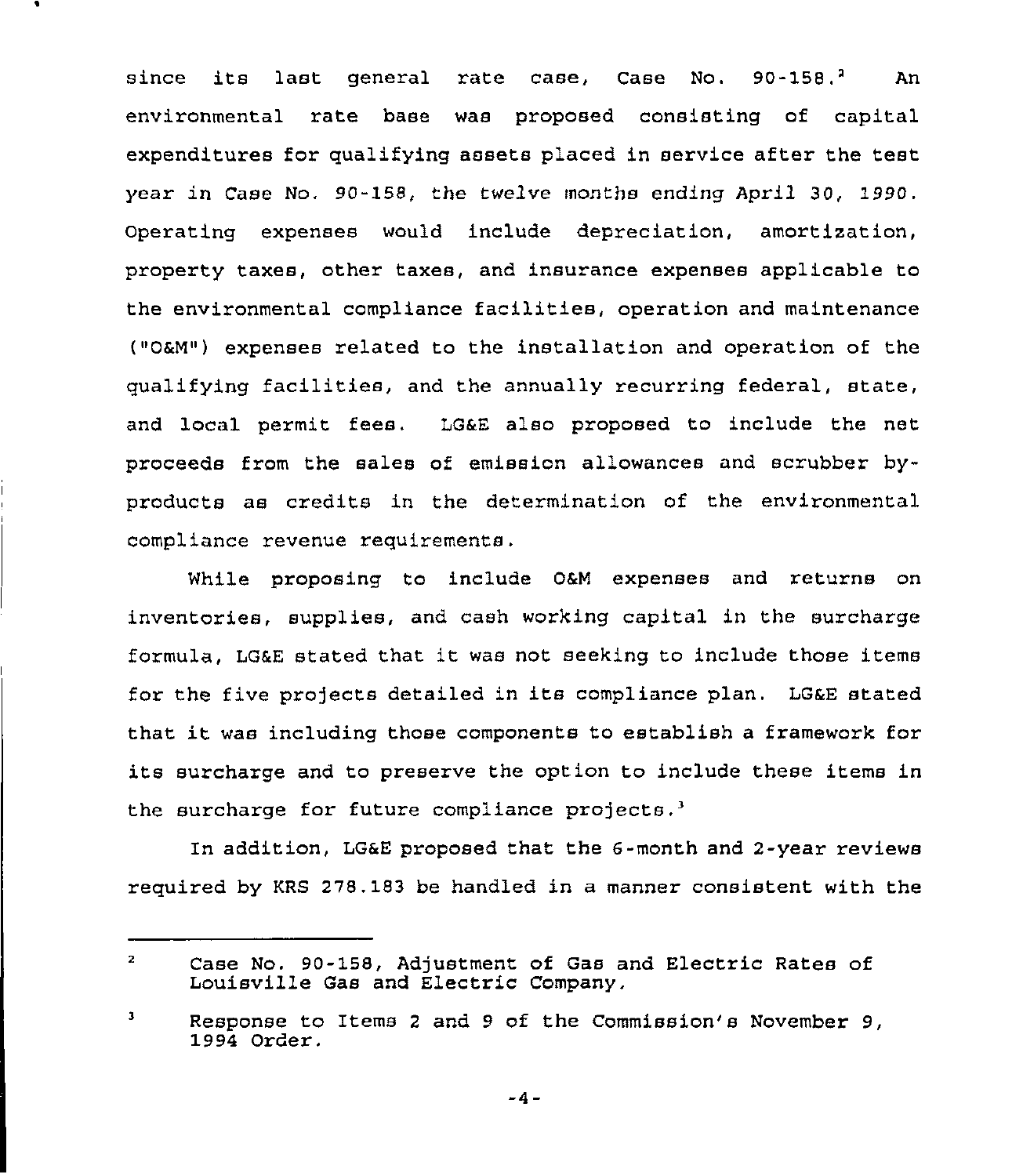Commission's decisions in the KU and Big Rivers Electric Corporation ("Big Rivers") environmental surcharge cases. LG&E proposed that the 6-month review periods encompass the expense months of March through August and September through February. An over and under recovery mechanism was also proposed, modeled on LOSE's gas supply clause which is filed quarterly with the Commission.

The AG contends that the environmental surcharge is unlawful and unreasonable and refers to the current court challenge to the Commission's authorization of a surcharge for KU in Case No. 93- 465. The AG claims that Jefferson County Cross-Examination Exhibit No. 1 shows that LG&E is presently over earning, and that the surcharge will magnify the level of over earning.4 The AG argues that LG6E's selection of an incremental approach similar to KU's is inappropriate given the differing amounts of environmental costs included in their respective base rates. He recommends that the incremental approach be rejected and LG&E be required to use a "base current" methodology<sup>5</sup> to account for the level of environmental costs already in current rates. The AG further recommends that the Commission provide LG&E with guidance on how to prepare the base period portion of the methodology.

The Residential Intervenors stated that the Commission has already provided for the recovery of LG6E's environmental costs in

 $-5-$ 

 $\ddot{\phantom{a}}$ AG Brief at 2.

<sup>5</sup> AG Brief at 7-8.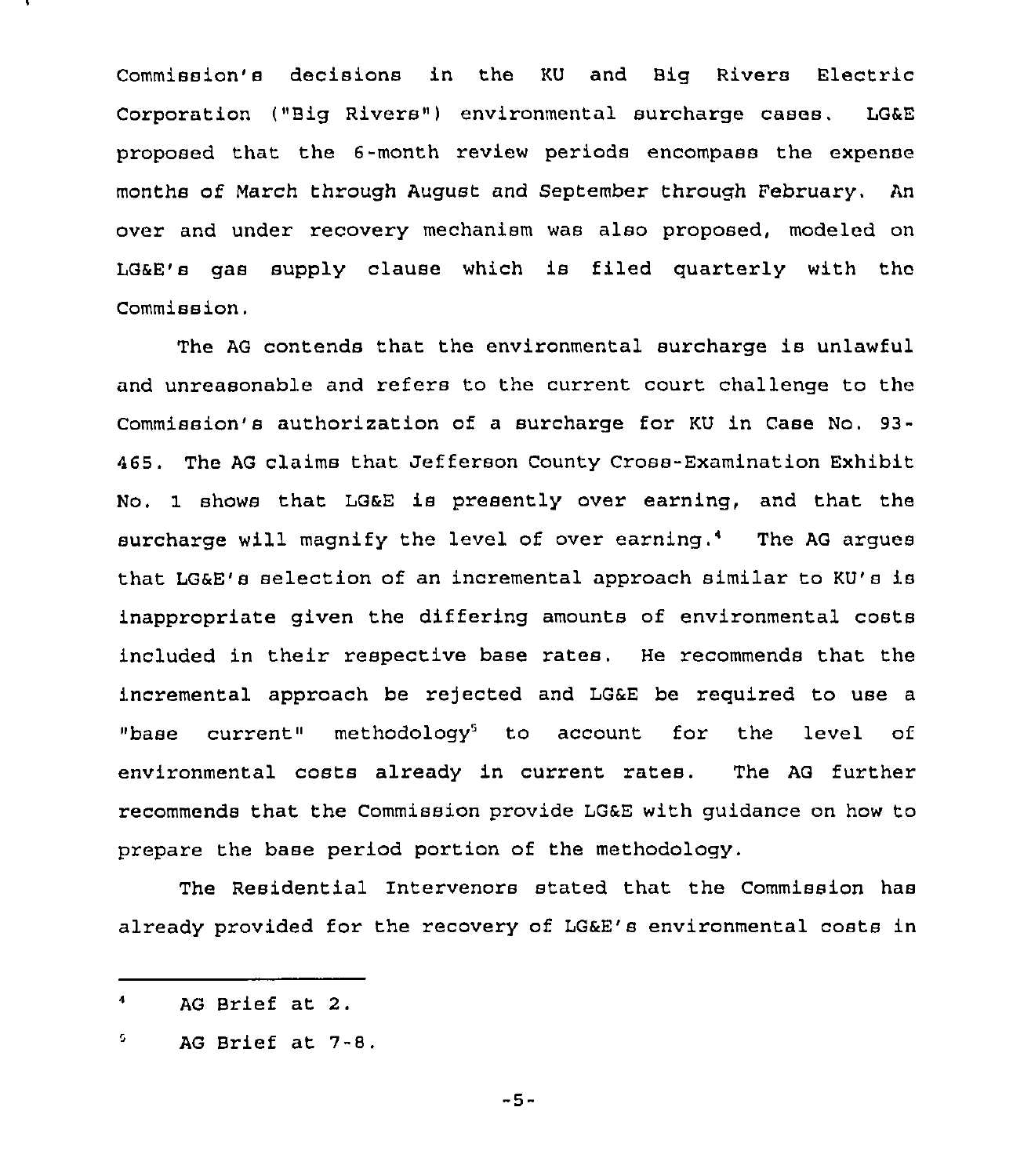Cane No. 90-158 and, therefore, LG&E's application should be relected," The Renidential Intervenors arque that LG&E is requesting unconstitutional relief, and that the Commission' prior interpretations of KRS 278,183 are unconstitutional, and urge the Commianion to exercise ita statutory authority to mako KRS 278. 183 consistent with the constitutional requirement of fair, just and reasonable rates.<sup>7</sup> In the alternative, they urge the Commission to reject the surcharge methodology proposed by LGaE, and adopt tho bane current methodology established for Big Rivers in Case No. 94-  $032<sup>h</sup>$ 

KIUC also recommended adoption of the base current methodology, noting that the Big Rivers approach was a moro bnlnncod and ronaonnble interpretation of KRS 278, 183," KIUC urged the exclusion of compliance projects initiated prior to January 1, 1993 on tho grounds that their inclusion would constituto retroactive approval of projects already completed or under construction.'" KIUC suggested that LG6E be required to determine and reflect in its surcharge calculations the changes in O&M

t, Ronidential Intorvenors Brief, at <sup>1</sup> and 3.

<sup>7</sup>  $Id.$  at  $3-8.$ 

п. Caao No. 94-032, Application of Big Rivors Electric Corporation to Assess a Surcharge Under KRS 278. 183 to Recover Costs of Compliance with Environmental requirements of the Cloan Air Act.

<sup>9.</sup> Falkonborg Direct Testimony, at 19,

 $10<sub>1</sub>$ at 16-19,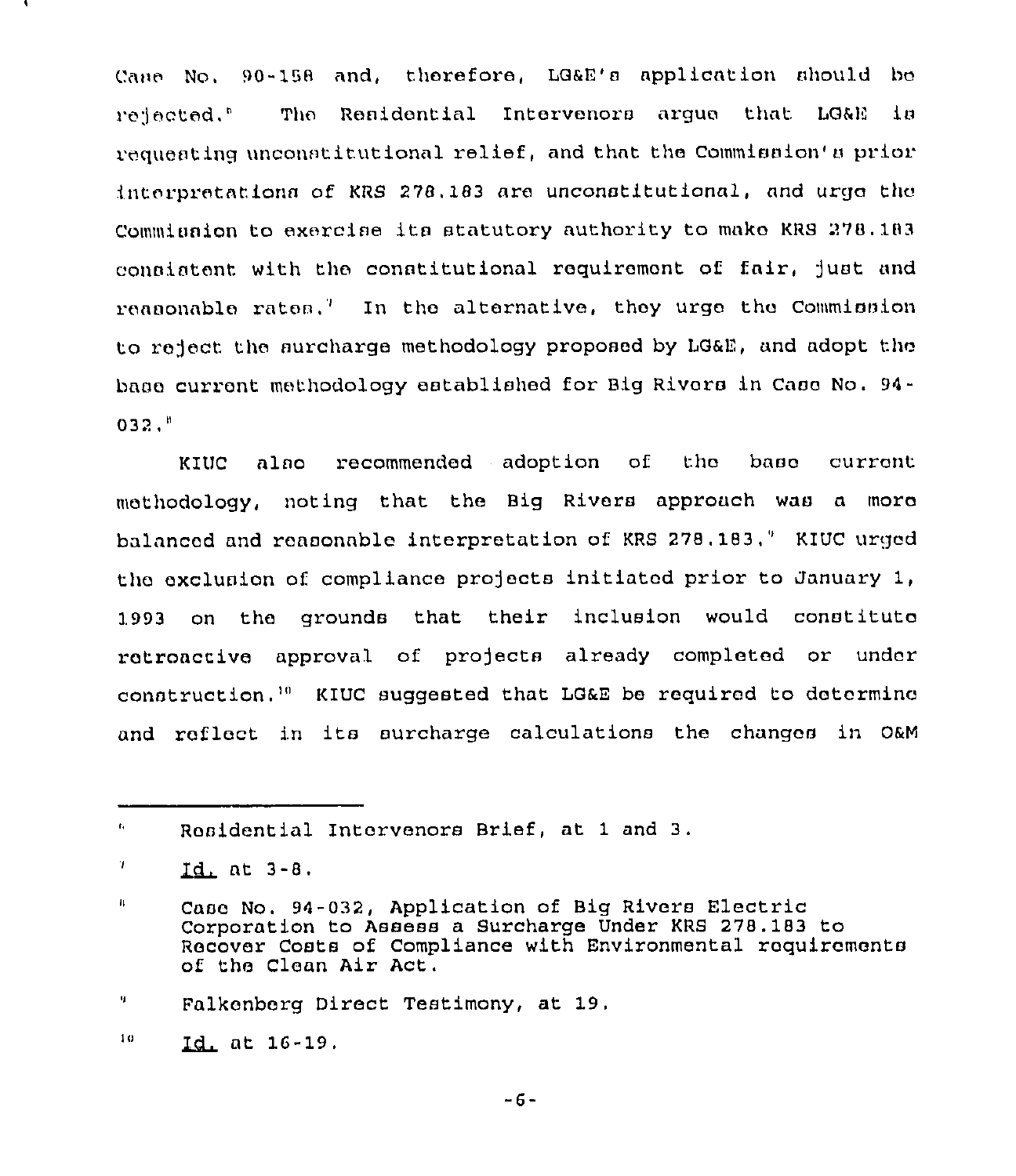expenses related to environmental equipment." Further, KIUC <sup>&</sup>gt; ecommended that LO&E be required to deduct the costs of environmental systems included in existing rates which have been or will be retired or replaced by the five projects in LG&E's compliance plan. '"

KIUC also made a constitutional challenge to the statute.<sup>13</sup> l<IUC argued that LG&E failed to demonstrate that the costs it nought to include in the surcharge were not already recovered in existing rates, stating that a surcharge was only proper when a deficit in current environmental cost recovery existed,'" KIUC sino arqued that LG&E's existing rates were not established in Case No, 90-155, but rather by adjustments to base rates due to the Fuel Adjuntment Clause ("FAC") and the demand side management ("DSM")  $\mu$ urcharge approved in Case No. 93-150.<sup>14</sup>

## Surcharge Approach

Constitutional challenges to KRS 275,IB3 raise issues already pending )udlclnl review and are not appropriate for adjudication by

 $11$  $Id$  at 23.

 $17<sub>1</sub>$ Id. at 24.

 $\mathbf{H}$ KIUC Main Brief, at 8-14.

 $14$  $Id<sub>L</sub>$  at 15,

 $1h$ Case No. 93-150, The Joint Application for the Approval of Demand-Side Management Programs, a DSM Cost Recovery Mechanism, and a Continuing Collaborative Process on DSM for Louisville Gas and Electric Company, Order dated November 12, 1993,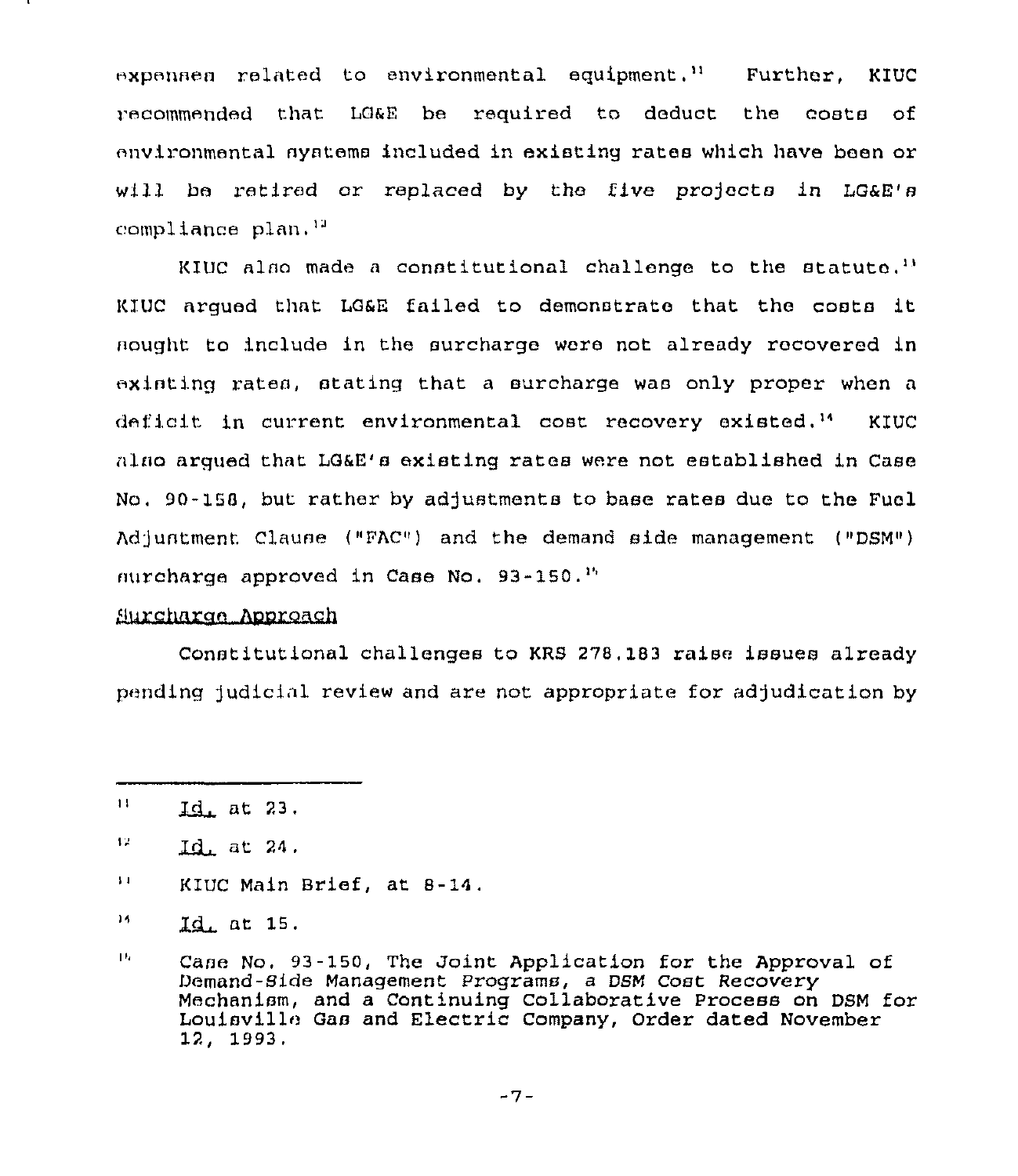the Commission, Until the courts rule otherwise, this Commission is required to implement KRS chapter 278 ns enacted.

The commission is presented with two alternative approachea for determining the eligible environmental costa to ba recovered through a surcharge. LG6E's incremental approach is similar to that proposed by KU in Case No. 93-465; whereas intervenors' base current approach is similar to that proposed by Big Rivers in Caao No.  $94-032$ . The Commission accepted with modifications the utility's proposed approach in each of those prior cases and, when properly applied to reliable accounting data, either approach ia reasonable for determining those costa eligible for surcharge recovery.

Based on the evidence of record, the Commission finds that it is reasonable to use <sup>a</sup> modified incremental approach, to determine the surcharge for the first two years. This finding is based on LG&E's showing that it does not have accounting records in sufficient detail upon which to apply accurately a base current methodology. Contrary to the AG's claim, the account balances shown in LG&E's Federal Energy Regulatory Commission Form 1 are unreliable for use in this proceeding since many of those balances are estimated, not actual, amounts. Furthermore, the base current approach proposed by the intervenors was incomplete and not in sufficient detail to allow verification of all rate base and capital items.

The incremental approach must be modified, however, to recognize that certain environmental compliance costs related to

-8-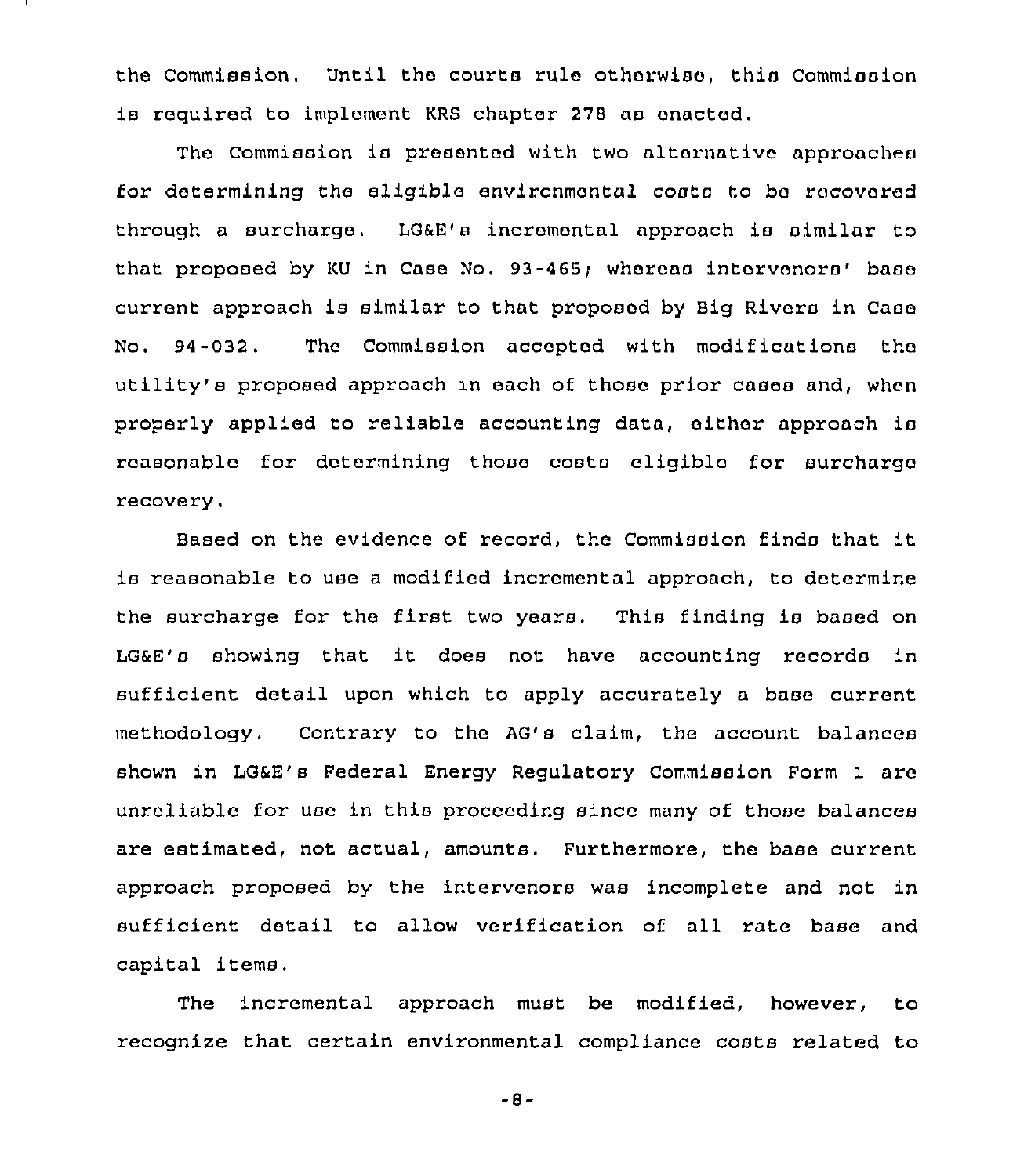the five compliance projects are already included in existing rates. The plant in service in Case No. 90-158 which LG&E has identified as retired or to be retired due to the implementation of the five compliance plan projects<sup>16</sup> constitutes costs already included in existing rates. To require ratepayers to pay <sup>a</sup> surcharge for the costs of the five compliance projects while the existing rates include the cost of related plant no longer in service would be unreasonable and a violation of KRS 278, 183(2).

The Commission notes that the Residential Intervenors have seriously misinterpreted portions of the July 19, 1994 Order in Case No. 93-465 approving an environmental surcharge for KU. That Order rejected the AG's recommendation to investigate KU's existing rates to determine if they are fair, just, and reasonable under KRS 278.030(1) because the surcharge statute expressly prohibits such an exercise. That Order does not say, however, that no investigation was conducted of the surcharge to determine that it was reasonable and cost effective under KRS 278 . 183 (2) (a) . To the contrary, the Commission conducted an intensive six month investigation of the surcharge and ultimately approved it only after finding that it was reasonable and would not allow double recovery.

LG&E has clearly demonstrated that the components of its compliance plan were initiated after the end of the test year in its last general rate case. The Residential Intervenors and KIUC

16

-9-

Response to Item 10 of KIUC's November 7, 1994 Data Request.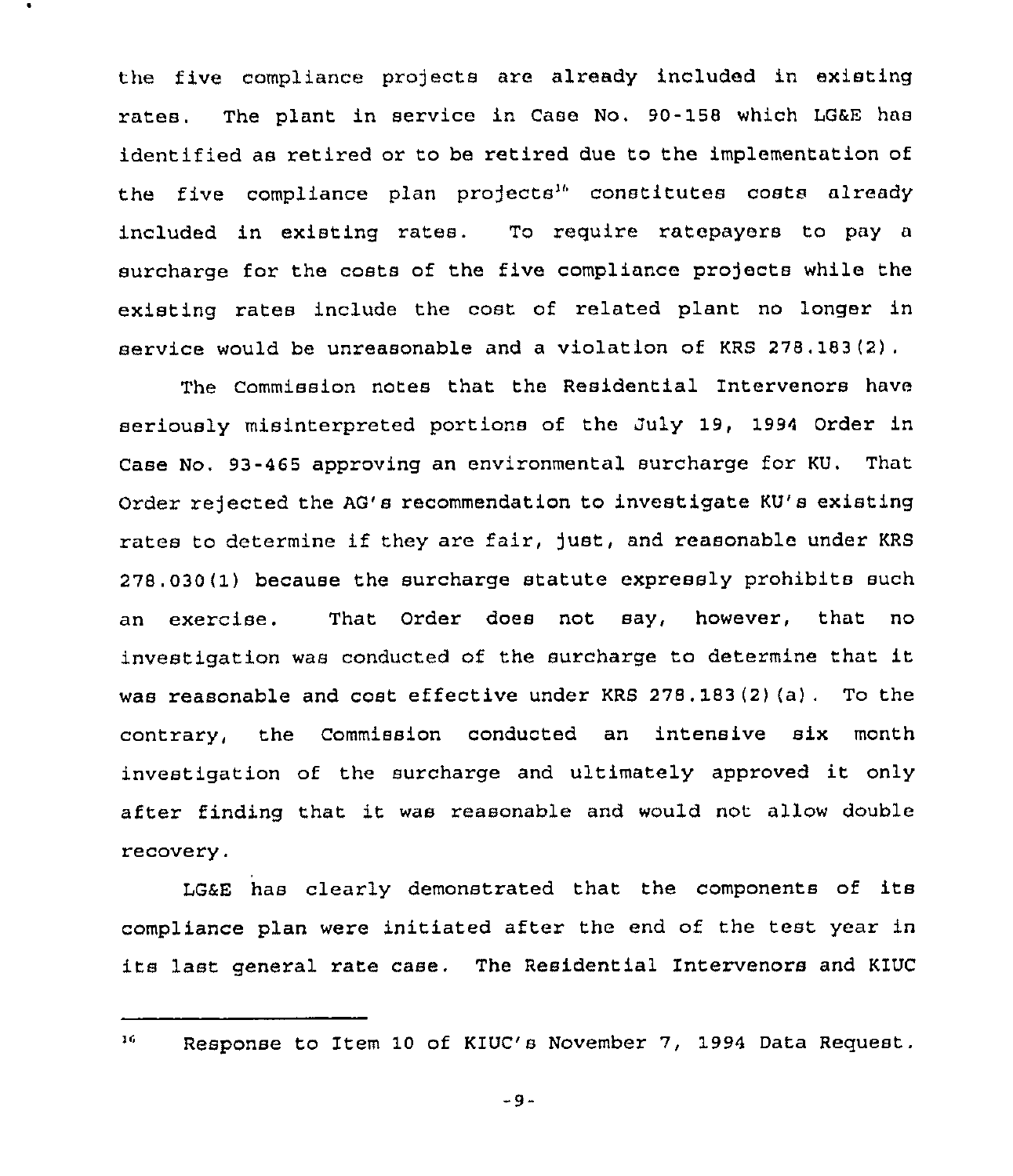have provided no evidence to support the claim that LG&E's current compliance plan costs are already included in existing rates.

In arquing that the rates set by the Commission, Case No. 90already provide for LG&E's recovery of environmental 158. compliance costs, the Residential Intervanors have assumed facts not in issue in that case and quoted language out of context from the December 21, 1990 Order. The return authorized in that case did not include a cushion to fund future expansion to meet the requirements. To the contrary, the CAAA was not enacted until November 15, 1990 and Case No. 90-158 was based on an historic test year ended April 30, 1990. The cost of compliance under the CAAA or other post test year environmental requirements was not quantified in that case.

In establishing a reasonable rate of return for LG&R in Case No. 90-158, the December 21, 1990 Order found that the return authorized, "would allow LG&E to attract capital at a reasonable cost and maintain its financial integrity to ensure continued service and provide for necessary expansion to meet future requirements, and also result in the lowest possible cost to ratepayers." Thus, by maintaining its financial integrity, LG&R would be able to: 1) ensure continued service; and 2) provide for necessary expansion to meet future requirements. It is a utility's financial integrity that allows it to sell new equity and debt to finance the facilities needed to continus to provide service and meet future service requirements. It was not anticipated that LG&E would pay for compliance facilities out of the authorized return.

 $-10-$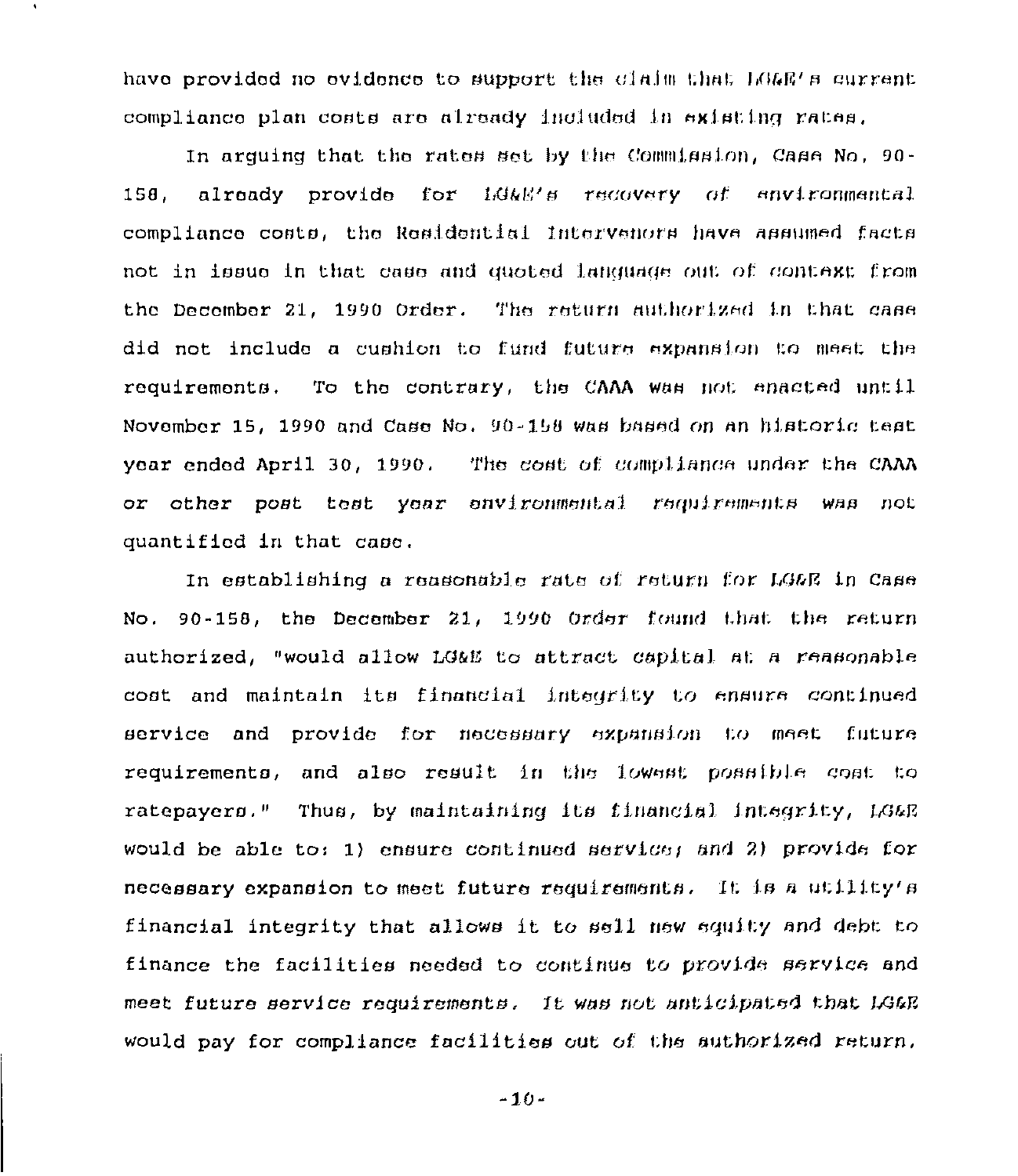Rather, the authorized return was intended to allow LG&E an opportunity to recover its then current cost of debt and equity and to maintain itn finnncinl intoqrity to be able to finnnce additional facilities as needed.

K1UC'n claim that <sup>n</sup> nurchnrqe ia only proper when there ia a deficit in current environmental coat recovery is without merit. KRS  $278.183(2)$  does not condition a surcharge on the showing of a deficit in the rocovory of total environmental rolated costs, Rather, it authorizes tho recovory by surcharge of compliance costa associated with the compliance plan if such costs are not already in existing rates, Further, the statute itself prohibits any analysis in a surcharge proceeding of whether existing rates are sufficient, insufficient, or excessive in relation to current total costs. This prohibition ia aet forth in KRS 278.183(1), which authorizes the recovery of eligible compliance coats " [n] otwithstanding any other provision of this chapter [KRS 278] . " As the Commission found in the KU Case No. 93-465, should anyone believe that the utility's existing rates are excessive, KRS 278,260 provides a full and complete remedy for the review of such claims, ''

 $17<sub>1</sub>$ PSC Case No. 93-456, Order dated July 19, 1994, page 11. The  $AG'$ s argument, AG Brief at 2, that  $LGAE'B$  current rates are excessive is based on a financial exhibit for calendar year 1993. Whether this exhibit is representative of LG&E's current financial condition is beyond the scope of this proceeding under KRS 278. 183, but may properly be presented in a complaint filed under KRS 278.260,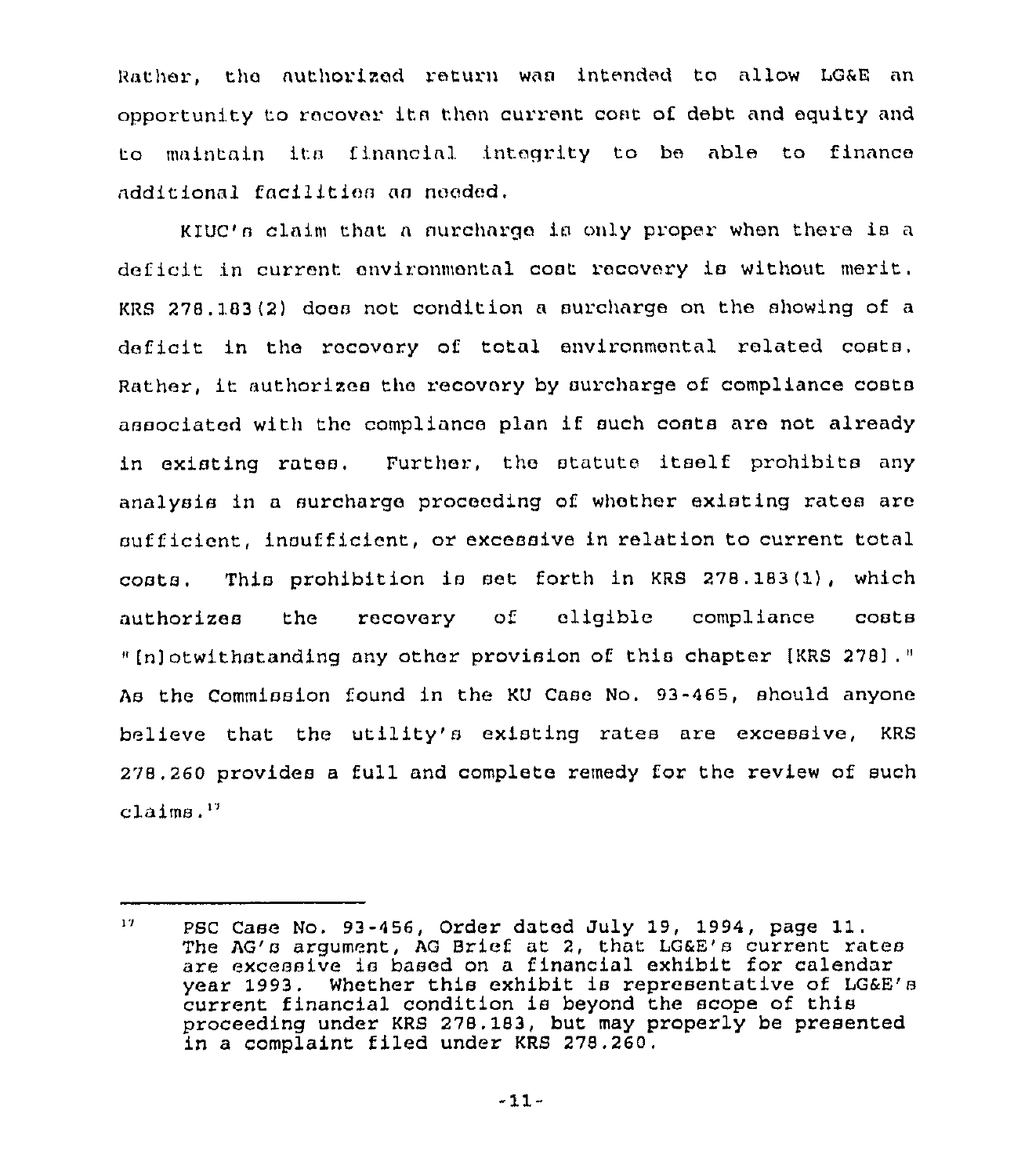Both the Residential Intervenors and KIUC have expressed concern about LG&E focusing on environmental assets added since its last general rate case, rather than environmental costs. While they correctly note that comts and ammets are not the same, their concern is groundless. RRS 278.183(1) states, in pertinent part, that the costs to be recovered by surcharge "[S]hall include a reasonable return on construction and other capital expenditures. ... for any plant, equipment, property, facility, or other action to be used to comply with applicable environmental requirements set forth in this section." Thus, an examination of the assets in the environmental compliance plan is essential to determine the current cost of environmental compliance and to ensure that such costs are not already included in existing rates. While compliance plan assets are not synonymous with compliance plan costs, the surcharge statute requires an analysis of the former to determine the latter.

RIUC's argument that any project started prior to January 1, 1993 should be excluded from the surcharge is baseless. The surcharge statute became effective on July 14, 1992, and provides that on or after January 1, 1993, a utility is entitled to recover by surcharge eligible environmental compliance costs. The statute does not require Commission approval of the utility's compliance plan prior to construction but, rather, prior to implementation of a surcharge. There are no specific time restraints in KRS 278.183 concerning when the capital expenditures are actually made, only that the surcharge recovery be limited to current costs. The inclusion in LG&E's compliance plan of projects begun or completed

 $-12-$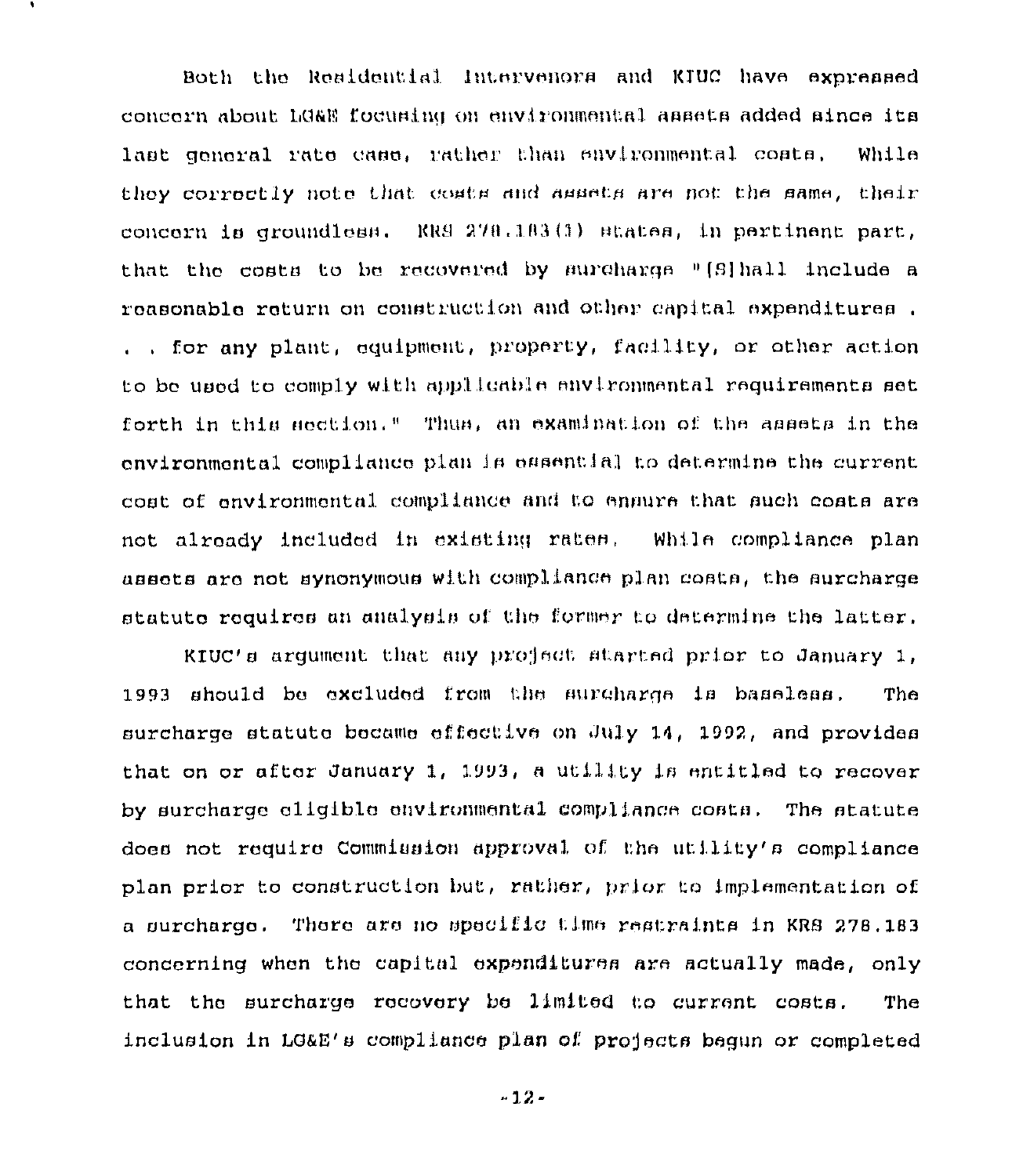prior to January 1, 1993 does not constitute retroactive application of KRS 278, 183 because only the current costa of those projects, i.o. original coat lean all accumulated depreciation, aro eligible for surcharge recovery,

KIUc'a argument that LGRE'a existing rates were not established in Cnao No, 90-158 ia incorrect for the environmental costs at issue here, Case No, 90-158 was LG&E's last general rate case and a reasonable lovel of environmental compliance costa were thon included in LG8E'a base rates. Those base rates continue in effoct today except for adjuatmonta to reflect variationa in fuel coats pursuant to 807 KAR 5;056, and costa associated with demand aido management programs pursuant to Caao No. 93-150, Thus, for the requisite analysis under KRS 278.183 to determine whether current compliance plan coats aro included in existing rates, reference must bo mado to tho last proceoding in which environmental costa were included in rates, which was caao No. 90- 158.

There is no merit to KIUC's argument that LG&E has failed to moot the requiromonta of KRS 278, 183 simply because OsM expenses were not included in the proposed surcharge. That portion of KRS 278.183 Il) which atatoa that the environmental costs shall include reasonable operating expenses merely defines what constitutes recoverable coats, it does not mandate that <sup>a</sup> utility seek recovery of such coats. Furthermore, since LG&E'a compliance plan consists of specific projects, only 0&M expenses on a project specific basis are eligible for recovery, The record evidence demonstrates that

 $-13-$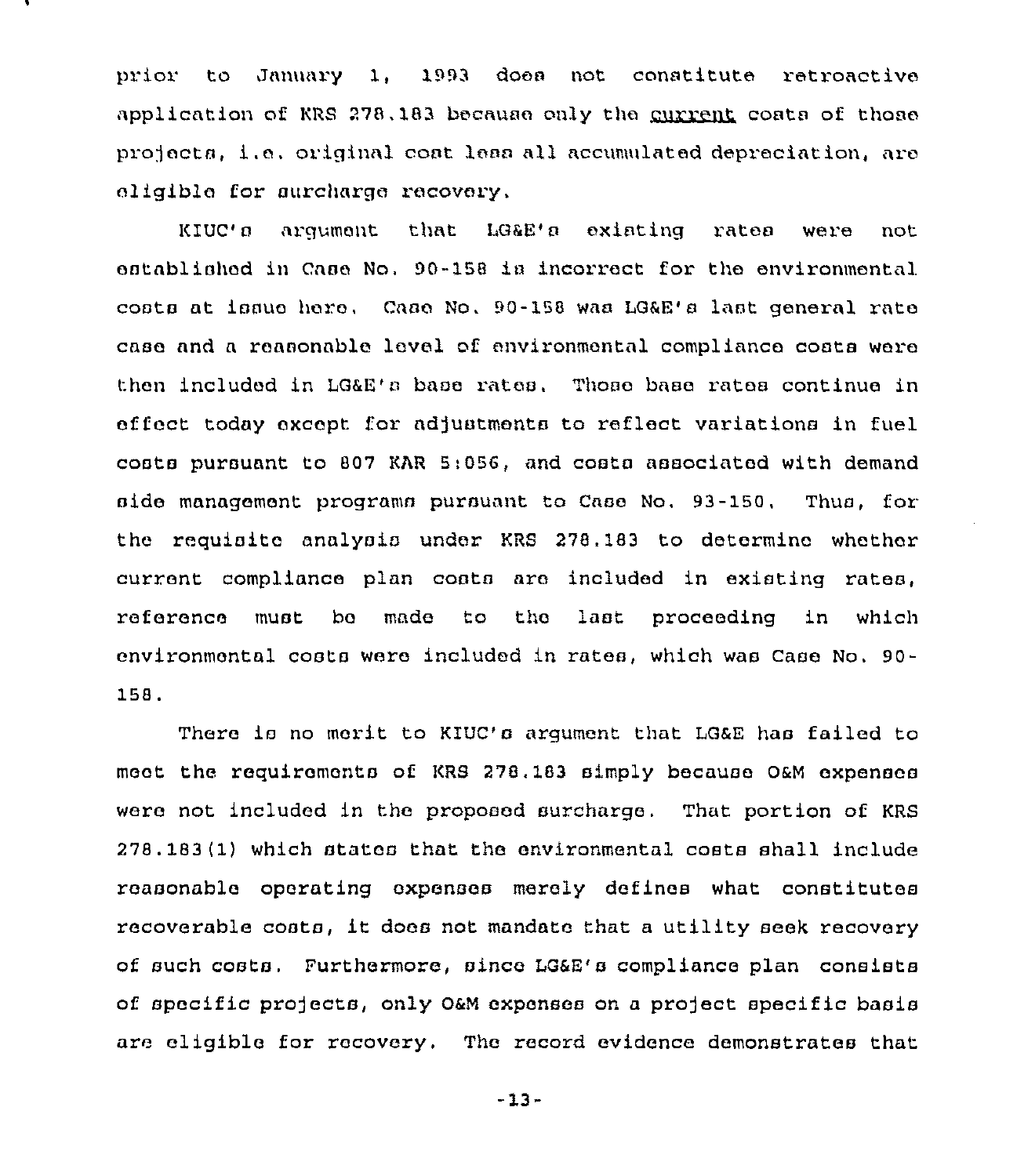LG&E's accounting system does not maintain O&M expense information on a project apecific basis. Under these circumstances, LG&E's inability to recover O&M expenses does not rendor it ineligible for an environmental aurcharge.

While LG&E's incremental approach is acceptable for implomenting the surcharge, an environmental compliance rate base should be established for use in the future. The five projects approved in this Order, as well as any subsequently approved, should bo included. This environmental rate base should be maintained, with appropriate credits for accumulated depreciation, until LG&E's next general rate case. At each two year review, the thon curront annual costa associated with the environmental rate base will bo incorporated into LG&E's base rates. Subsequent calculations of the surcharge will be based upon the then current costs associated with this continuing environmental rate base less tho amount incorporated into base rates. At such time as LG&E filos <sup>a</sup> gonoral rate case, all environmental costs will be idontified and a new environmental rate base established.

## Qualifying Costs

LG&E modolod its Rate Schedule ECRS on the methodology approved for KU in Case No. 93-465, The costs included in Rate Schedule ECRS are;

1. <sup>A</sup> return on its Environmental Compliance Rate Base ("rate base"), which includes net plant for completed facilities, construction work in progress ("CWIP"), inventories, supplies, cash

 $-14-$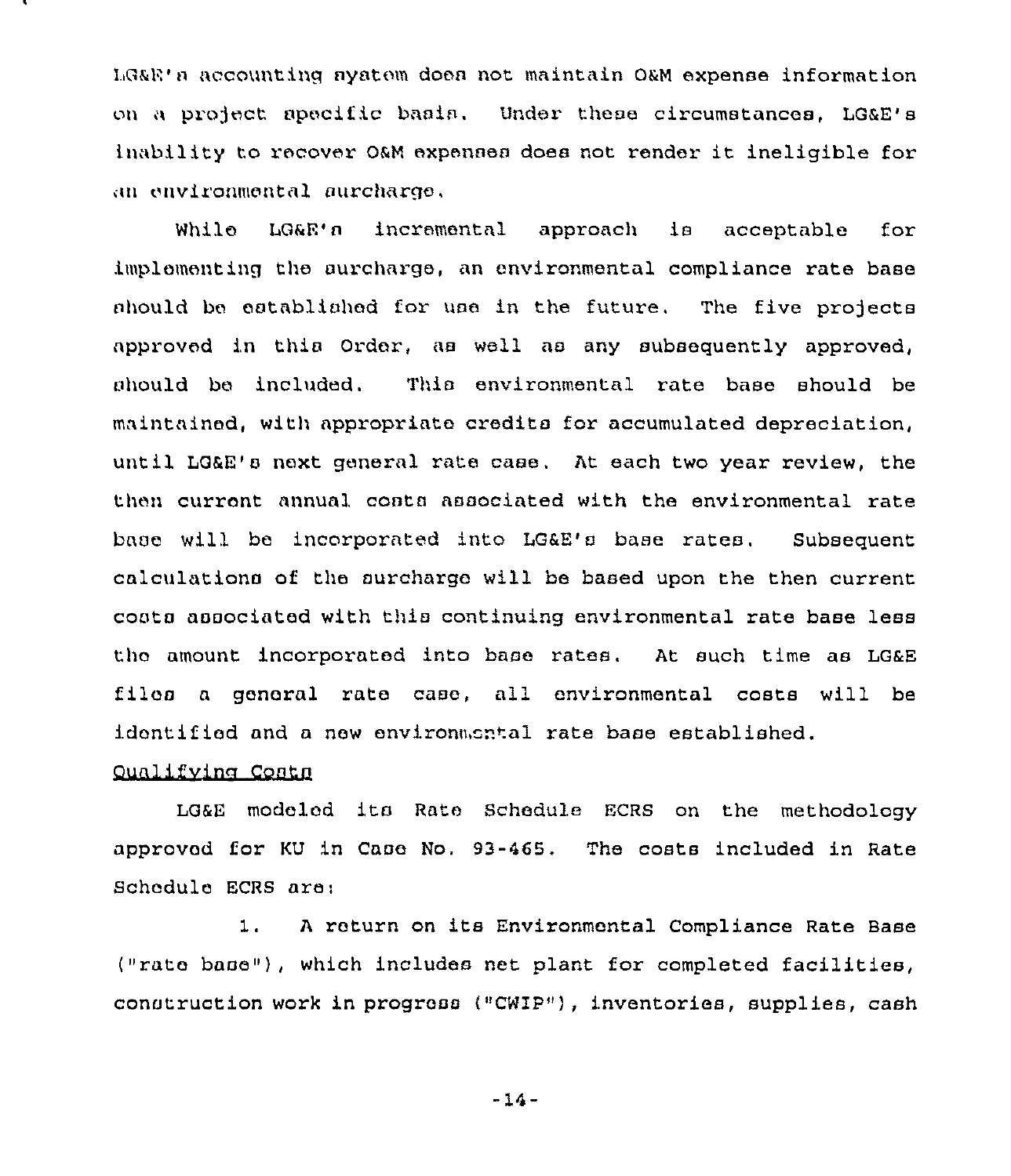working capital, deferred income taxes, and deferred investment tax credits.

2. Environmental compliance operating expenses which include:

- a. 0&M expenses not included in base rates.
- b. Permit fees.
- c. Depreciation and amortization accruals.
- d. Property and other applicable taxes.
- e. Insurance.

f. Credits for the net proceeds from the sale of emission allowances and scrubber by-products.

As noted earlier, LG&E's proposal fails to recognize that certain environmental compliance costs related to its compliance plan are already included in existing rates. LG&E has identified plant in service as of the test-year end in Case No. 90-158 which has been or will be replaced by the plant additions included in the approved compliance plan. In order to recognize these environmental compliance costs already included in existing rates, LG&E's surcharge mechanism should include an adjustment provision.

Rate Base. <sup>A</sup> modified rate base should be used in determining the environmental compliance revenue requirements. LG&E's rate base calculation should include the capital expenditures associated with its approved compliance plan, with eligible pollution control construction work in progress ("CWIP"} being added to eligible pollution control plant in service. From this total, accumulated depreciation on eligible pollution control plant, pollution control

-15-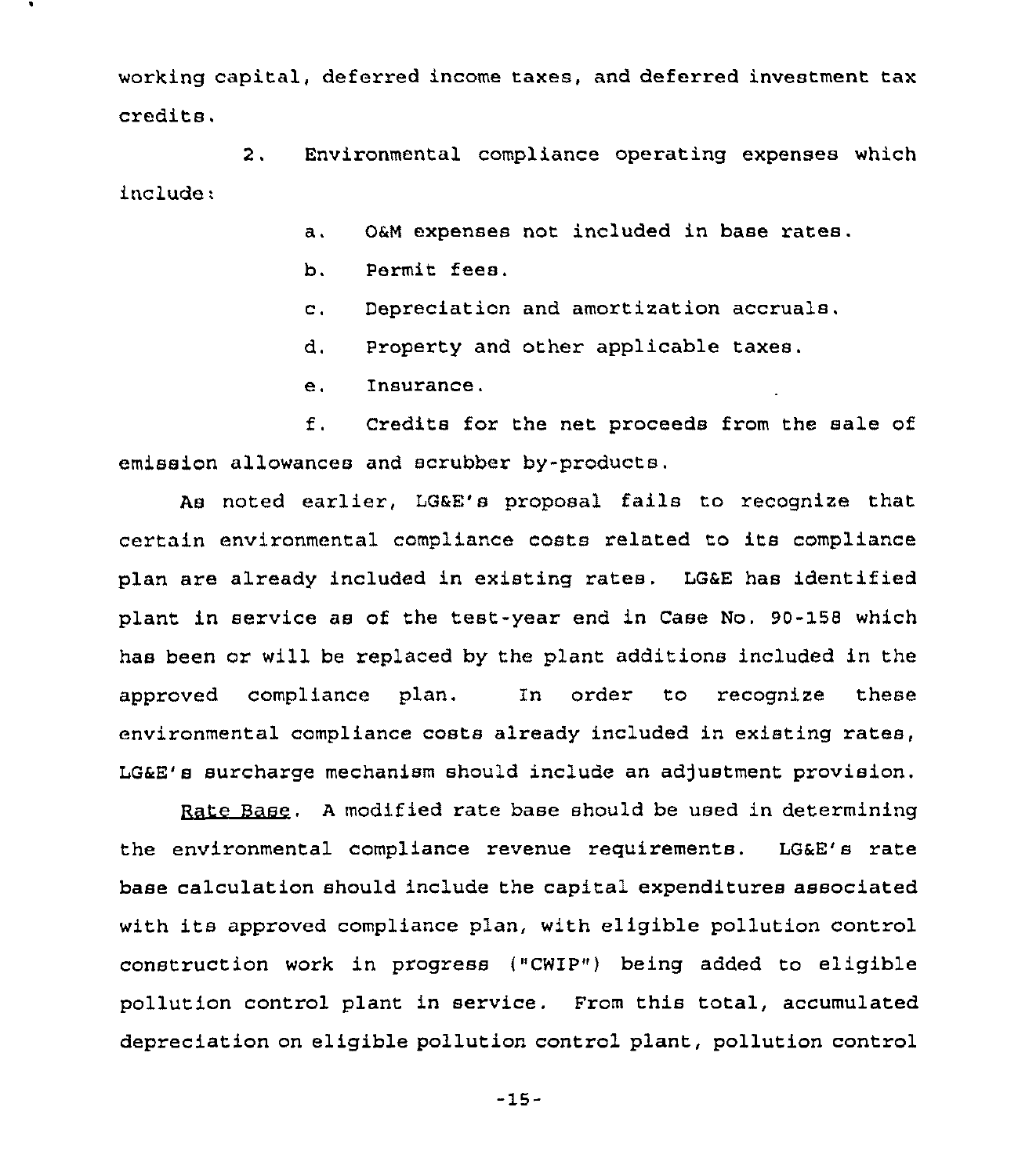plant, pollution control deferred income taxes, and pollution control deferred investment tax credits ("ITCs") should be substantial. Further, related environmental compliance costs of \$ 12,588,441 in eligible pollution control plant in service and \$3,095, 533 in accumulated depreciation<sup>18</sup> should be deducted from rate base to recognize those costs already included in existing rates.

The total rate base should be divided by 12, resulting in an average monthly rate base. The rate of return applied to this rate base is discussed later in this Order. This rate of return will be adjusted for income taxes.

LG&E's data responses appear to indicate that any amounts related to Trimble County Unit 1 ("Trimble County") reflect 75 percent of the total costs, The Commission expects that all calculations associated with LG&E's surcharge reflect Trimble County at 75 percent of total.

The rate base calculation does not include inventories, supplies, or cash working capital because LG&E was not seeking to include these items for recovery in this proceeding. LG&E stated that it has no objection to removing these items from the tariff if doing so would not impair its ability to request recovery of such ading so would not impair its ability to request recovery of such<br>costs associated with projects proposed in future proceedings.<sup>19</sup>

-16-

 $1B$ Response to Item 10 of KIUC's November 7, 1994 Data Request.

 $19<sub>1</sub>$ Response to Item <sup>7</sup> of the Commission's December 8, 1994 Order.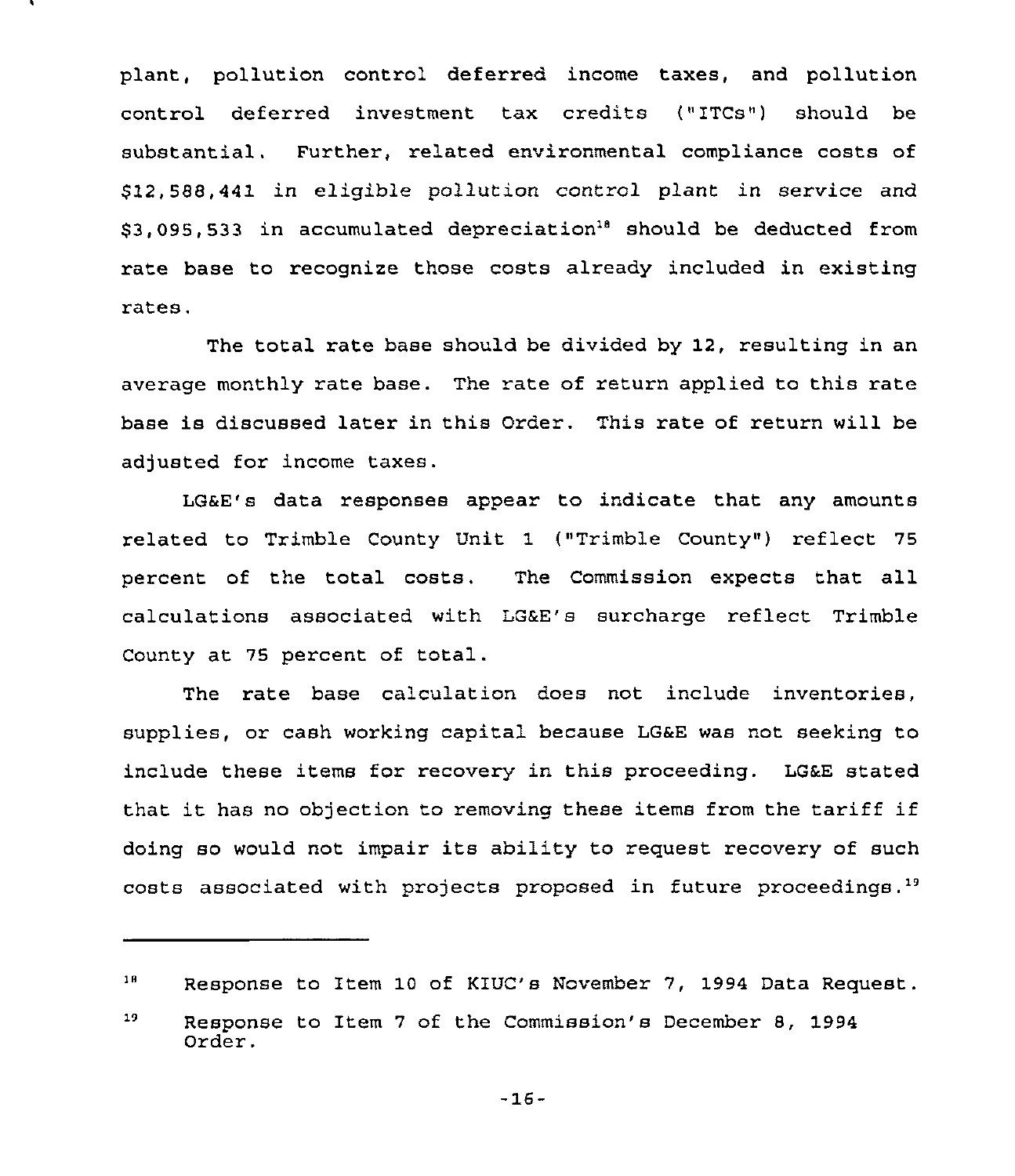The Commission will exclude these items from the surcharge approved in this proceeding, subject to LG&E's right to seek future recovery.

Ooeratino Exoenses. For determining revenue requirements, the operating expenses related to the eligible pollution control plant in service should be the monthly amounts for: permit fees, depreciation and amortization accruals, property and other applicable taxes, and insurance. In addition, any monthly emission allowance expense, as defined in Account No. 509 by the Federal Energy Regulatory Commission, and monthly cost of any consultant employed by the Commission to assist in reviewing the current compliance plan should be included. The operating expenses should also be adjusted to reflect costs of the compliance plan included in existing rates. LG&E has identified test-year compliance plan cost amounts for depreciation expenses of \$437,790, taxes of \$14,000, and insurance of  $$2,700<sup>20</sup>$  included in existing rates. The total of these expenses should be divided by 12 to arrive at an average monthly expense adjustment.

LG&E is not seeking to include 0&M expenses for recovery and has no objection to removing 0&M from the tariff if doing so would not impair its ability to request recovery of such costs associated with projects proposed in future proceedings.<sup>21</sup> Thus, O&M will be

<sup>20</sup> Response to Item 10 of KIUC's November 7, 1994 Data Request.

<sup>21</sup> Transcript of Evidence ("T.E."), Vol. II, February 8, 1995, at 7.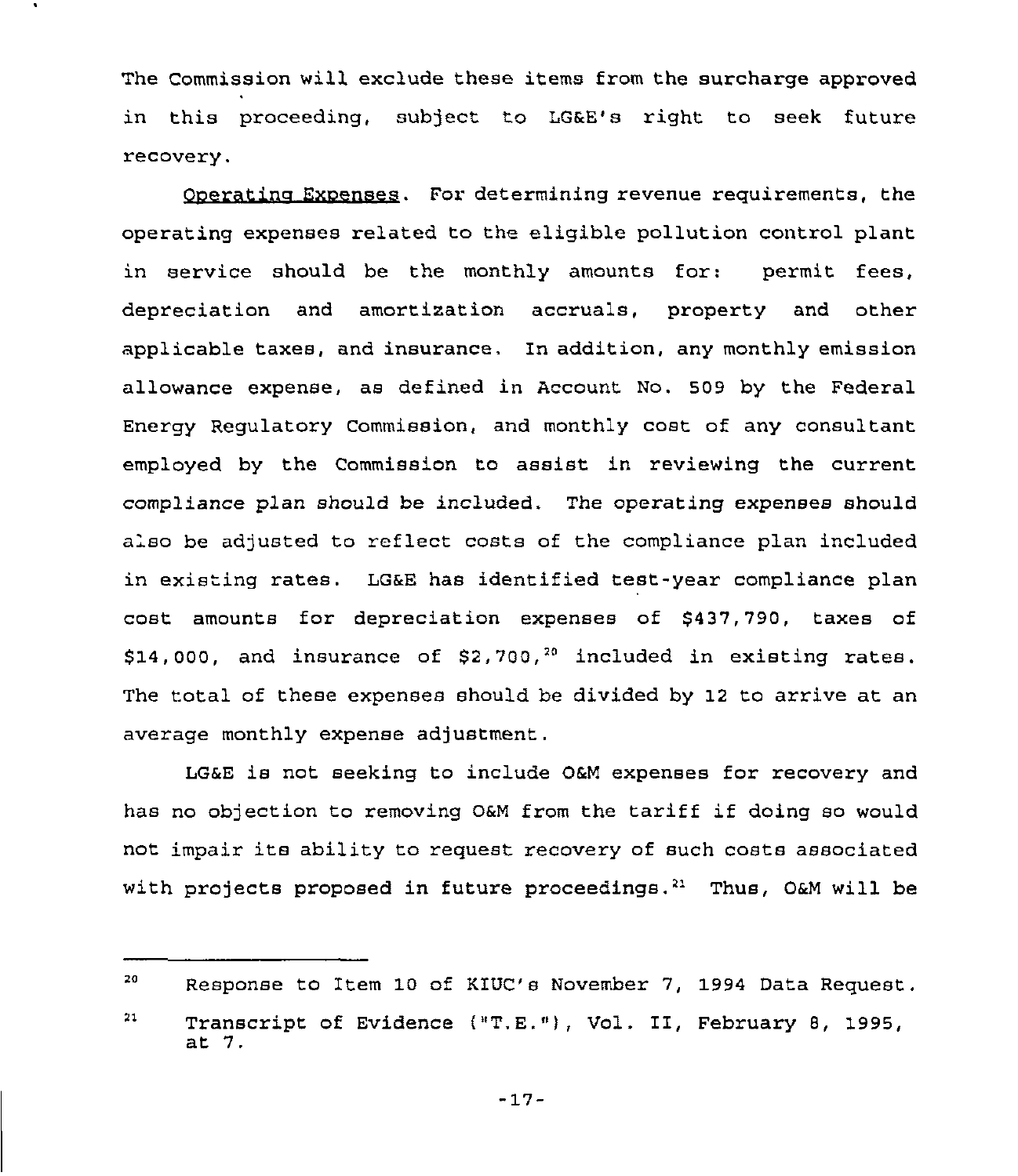excluded from the approved surcharge, subject to LGaE's right to seek future recovery,

Net Proceeds from Bv-Product and Emission Allowance Sales. The Commission will require the net proceeds from the sale of scrubber by-products and emission allowances to be reflected as a credit, or offset, in determining the current environmental compliance revenue requirement. These sales should be reflected in the month the revenues are received. In addition, LG6E has identified allowance sale proceeds of \$223,596<sup>22</sup> which will be included in the first month of the surcharge.

## Review and Audit Process

LGaE included as part of its surcharge application <sup>a</sup> series of reporting formats for the monthly surcharge calculation. The Commission has revised these formats to reflect the mechanism described in this Order. The revised formats are attached to this Order as Appendix B, which also includes formats for information to be filed at the time of the 6-month and 2-year reviews. The monthly formats should be filed when LGaE submits the amount of the monthly surcharge. As experience is gained in the monthly reporting and review processes, the Commission may modify these formats or prescribe additional formats. <sup>A</sup> form to be prepared by LGEE when it proposes to include <sup>a</sup> new capital investment in the surcharge has also been included.

#### 22 Blake Prepared Testimony, at 11.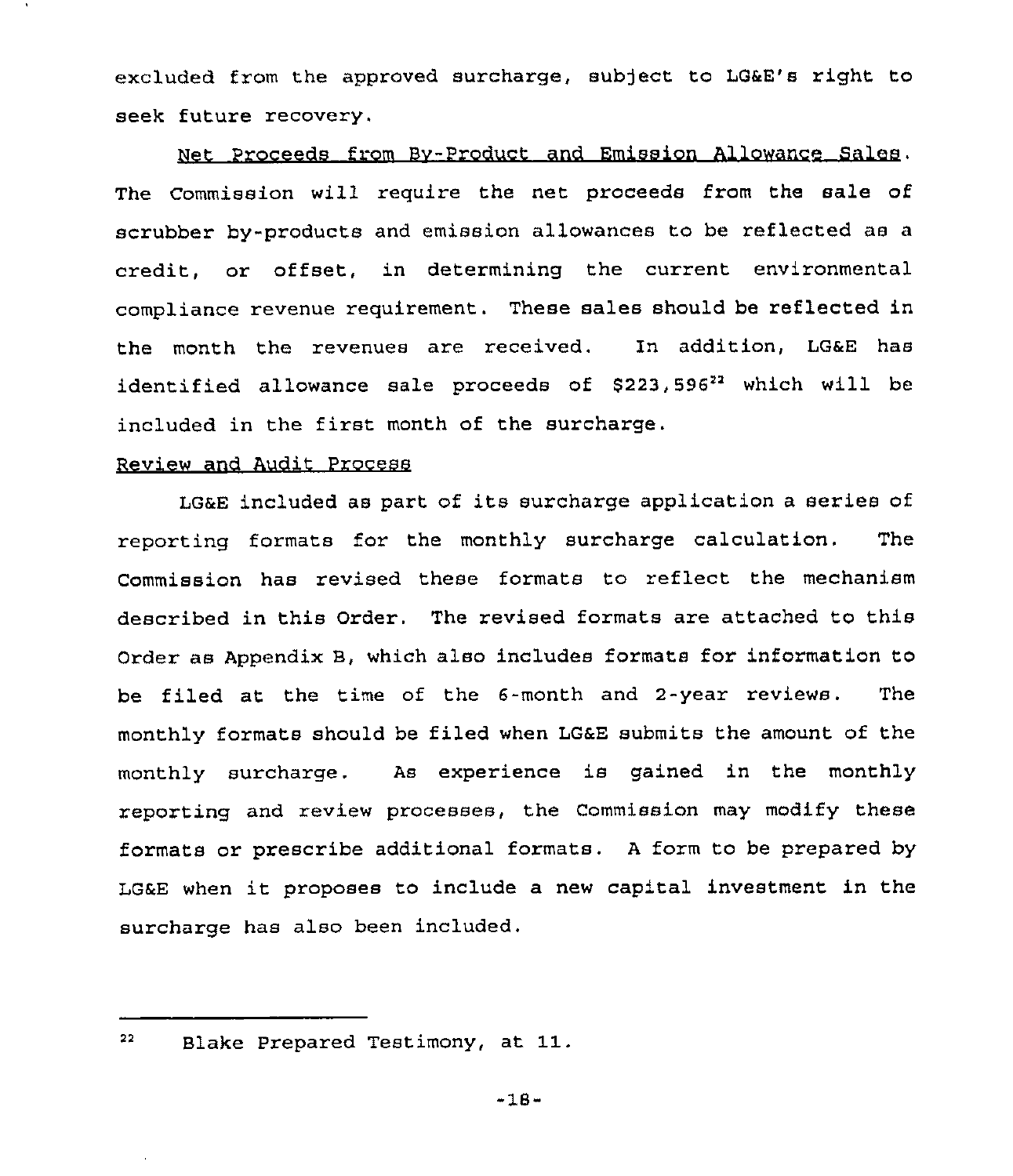The Commission accepts LGKE'8 proposal concerning the 6-month and 2-year reviews required by KRS 278,183(3) . In addition to the formal reviews, the Commission will have its Staff perform on-site audits of the surcharge records as necessary. The Commission will also accept LG&E'8 proposal for an over and under recovery mechanism modeled on its gas supply clause.

#### Formula to Calculate the Surcharge Factor

The monthly environmental surcharge gross revenue requirement, E(m), as modified by this Order, is as follows:

$$
E(m) = [(RB/12) (ROR)] + OE - BAS
$$

Where:

- $E(m) =$  Environmental Surcharge Gross Revenue Requirement
- RB Environmental Compliance Rate Base, adjusted for eligible Pollution Control Plant in Service and Accumulated Depreciation already included existing rates
- ROR = Rate of Return on Environmental Compliance Rate Base, adjusted or "grossed up" for Income Taxes
- $OE =$  Operating Expenses [Depreciation and Amortization Expense, Property and Other Applicable Taxes, Insurance Expense, Emission Allowance Expense, Surcharge Consultant Fee, and Permit Fees; adjusted for the Average Monthly Expense already included in existing rates]

BAS = Net Proceeds from By-Product and Allowance Sales The Environmental Surcharge Factor is calculated by dividing E(m) by the Average Monthly Revenue for the 12 Months Ending with the Current Expense Month R(m) .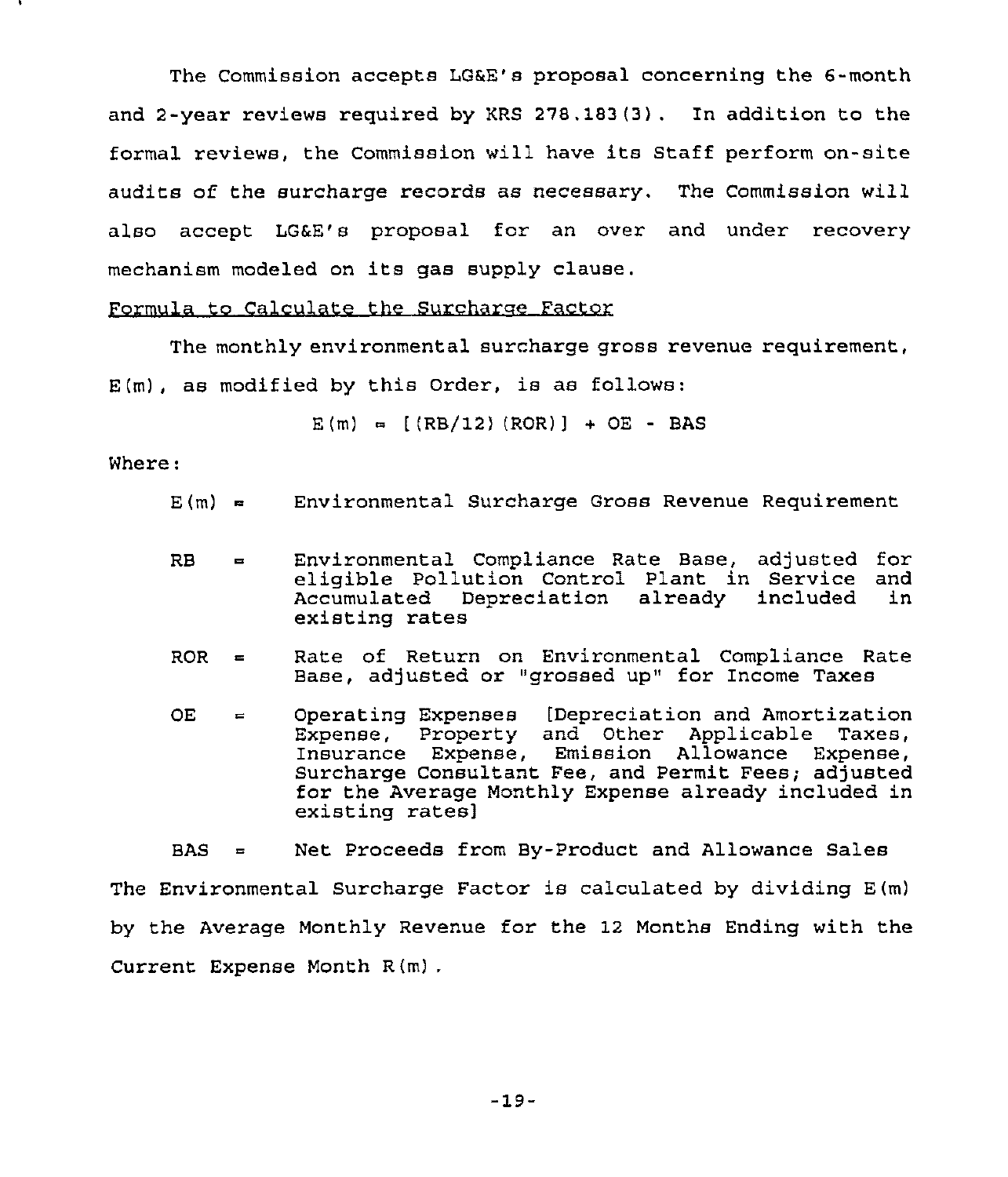## Revenues Included in Surcharae Calculation

LG&E proposes to calculate the surcharga nu a percentage of revenues which will then be applied to customors' bills. Uno of. the percentage of revenues methodology will result in all customers receiving equal percentage increases on their electric bills. LG&E opines that this methodology allows for case of billing and ensures that all customers pay a proportionate share of the costs of environmental compliance. LG&E cites the Commission's decisions in the KU and Big Rivers' surcharge cases approving the percentage of revenues method.

KIUC, citing the KU and Big Rivers' decisions, contends that LG&E's proposal should be modified so that thc rcvanucs included in the surcharge calculation include some portion of off-system sales revenues, i.e., revenues from wholesale salon. In this manner, KIUC maintains, some of the costs of environmental compliance will be apportioned to LG&E's sales to other utilitios. KIUC argues that LG&E's proposal, which assigns all costs to retail customers, results in retail customers subsidizing wholesale customers. The AG and Residential Intervenors support KIUC's proposal.

In response to KIUC's proposal, LG&E argues that its sales to off-system customers do not affect the level of capital contn or fixed operation and maintenance costs incurred on thc pro)octa in its compliance plan. LG&E maintains that its generating system was installed to meet the needs of its retail customars and that any improvements necessitated by environmental standards are similarly made to meet retail customers' needs. LG&E contends that assigning

-20-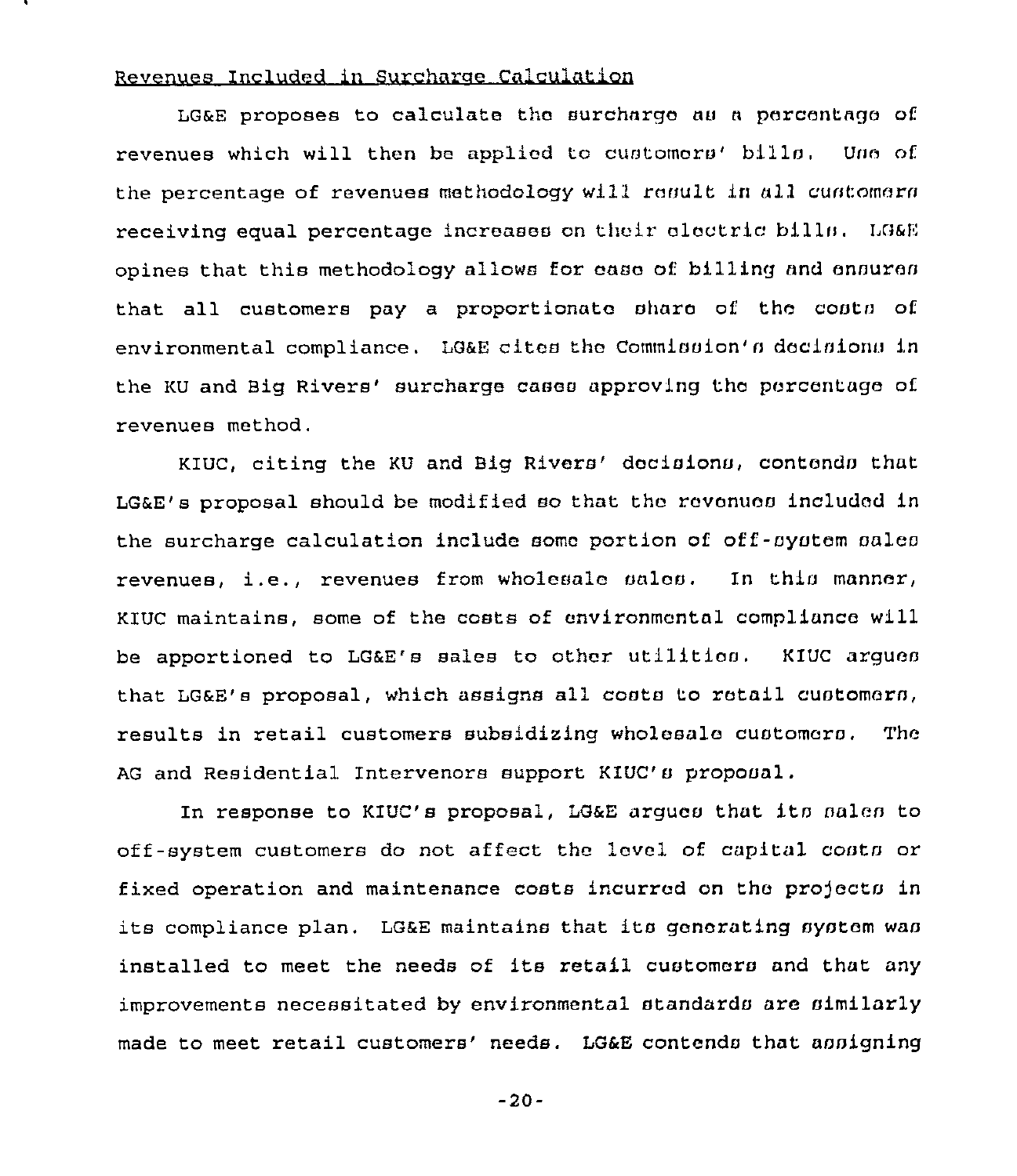environmental capital costs to its off-system sales, which consist primarily of short-term spot sales in the bulk power market, would effectively deny it any chance to recover those costs and would be inconsistent with the past ratemaking treatment of its off-system sales. LG&E argues that the only off-system revenues appropriately included in calculating the surcharge factor would be from longterm, firm off -system sales or full requirements off-system sales, both of which would be priced at LG&E's full cost of service. LG&E has traditionally had no such sales.

KIUC counters LG&E's argument, claiming that all sales have some environmental cost consequence regardless of the jurisdiction in which the customer operates, KlUC contends that the current use of LG&E's generating system, not the planned use, should determine the assignment of costs between jurisdictions. KIUC maintains that although LG&E may derive smaller contributions, or margins, from off-system sales if some part of environmental compliance costs are assigned to those sales, it will not be denied the opportunity to recover such costs.

The Commission will approve the use of the percentage of revenues method proposed by LG&E, However, we will require that total revenues, including all off-system sales revenues, be included in the surcharge calculation. This is consistent with the

-21-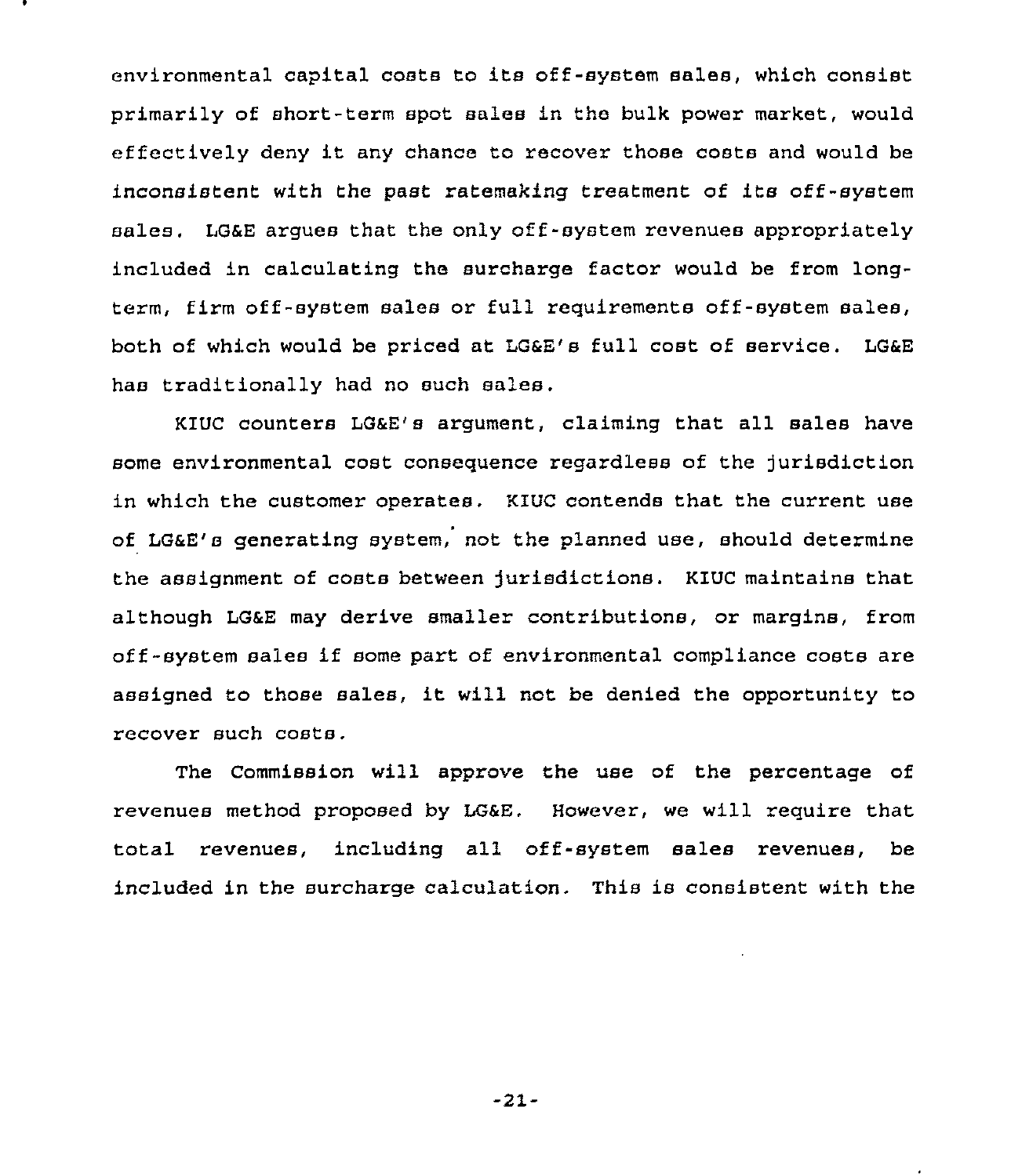Commission's earlier decisions in both the KU and Big Rivers surcharge cases.<sup>21</sup>

LG&E arques that since its generating facilities were installed to meet the needs of ita retail customers, all costa of environmental improvements should ba borna by those customers, The Commission rejects this argument. LG&E's goncrating facilities are currently used to make off-system sales and, thus, thc coat of environmental improvements should ba allocated to both retail and off-system sales. This results in assigning some environmental costs to all sales and is analogous to the principles espoused in the base, intermediate and peak ("BIP") allocation methodology previously advocated by LG&E in general rate cases. The BIP method recognizes that some capacity costa should bc assigned to all periods, including the off-peak periods during which spot sales are made in the bulk power market.<sup>24</sup>

 $2.1$ Contrary to LG&E's assertions, the surcharge calculation approved for KU, based on KU's proposal, included 'total company revenues' consisting of 'total jurisdictional revenues' and 'total non-jurisdictional revenues'. Also contrary to LG&E's arguments, a percentage of revenues methodology was approved for Big Rivers in order to maintain the cost allocations included in existing rates, which already reflected the impact of Big Rivers' debt restructuring plan. Big Rivers had proposed a different allocation methodology, but had included all sales, including off-system sales, in its allocation proposal,

<sup>24</sup> As the type of sale and market conditions determine the price charged and the level of revenue generated, there will likely be a proportionately small amount of costs allocated to non-firm off-system sales which normally generate small margins, i.e., contributions to fixed costs.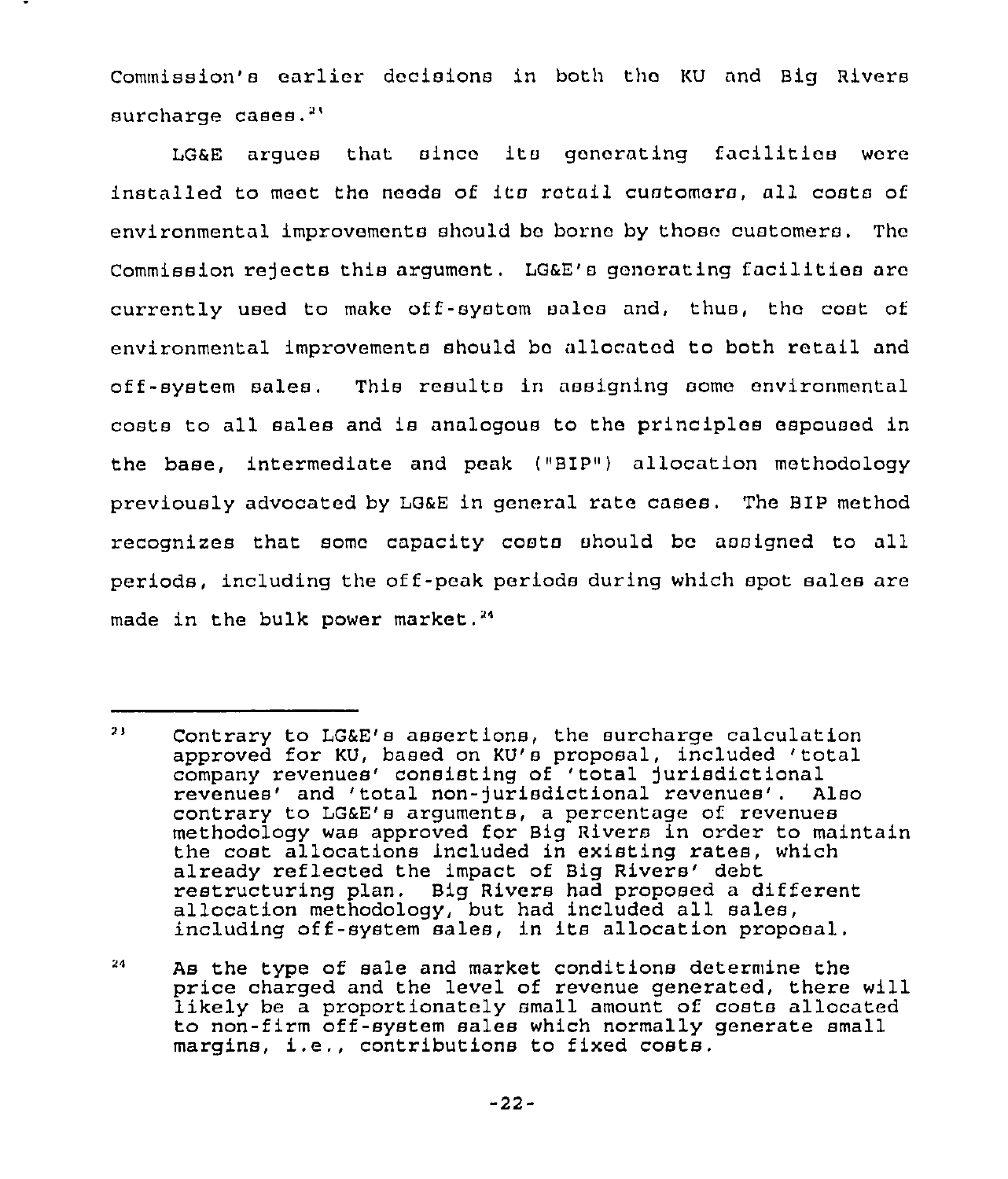LG8E argues that itn proposal to exclude off-system sales rovanuos from thc surcharge calculation ia ccnoistent with the troatmont of its off-aystem sales in general rate cases. The Commission disagrees. While all revenues and expenses are subject to extensive analysis in a general rate case, only eligible compliance costs aro rovicwable in this proceeding, Historically, all off-oystom rovonues and expenses have been allocated to retail customoro in LGRE'o gonoral rate cases, However, since KRS 278.183 limits the review hore to eligible compliance costs, fairness requires that such costs be ratably allocated to off-system sales to prooorvo for rotail customers the allocation balance created in LG&E's last gonoral rate caao,

## Emission Allowance Management Strategy Plan

In rosponso to Commission inquiries, LG6E indicated that it currently has no writton policies, plans, or procedures addressing the management of emission allowances.<sup>25</sup> LG&E also stated that there wao nc urgency to develop <sup>a</sup> written strategy, and that it would closely monitor the situation and would develop a formal written plan when it was beneficial and worthwhile to do  $50^{26}$ 

The Commission acknowledges that LG&E is a Phase II utility under the CAAA, and no emission reductions are necessary under the Phase I period which cxtondo through 1999. If the allowance

<sup>25.</sup> Response to Item 6 of the Commission's November 9, 1994 Order.

 $2L$ Response to Item 4 of the Commission's December 8, 1994 Order.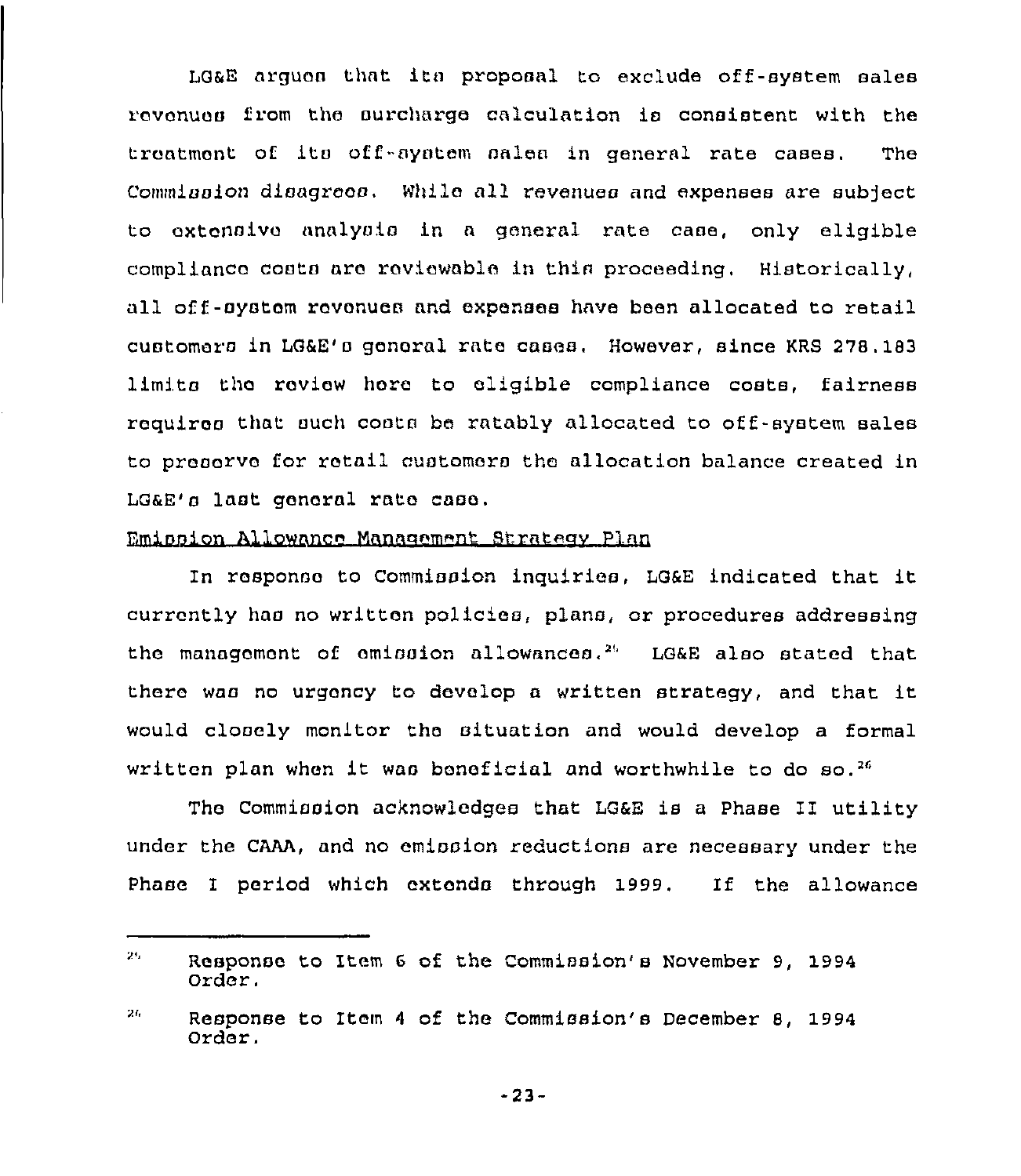markets develop as anticipated. LG&E could be presented with opportunities to maximize its benefits from Phase II allowances. In addition, LG&E's system planning will be affected by its allowance strategy.

The Commission will require LO&E to develop and file an Emission Allowance Management Strategy Plan by the time of the first 6-month surcharge review. Appendix A of this Order provides an outline of issues LG&E's plan should address.

#### RATE OF RETURN

LG&E proposed a rate of return of 5.60 percent on the compliance related capital expenditures included  $1n$ ita environmental rate base. The rate is based on the actual cost of LG&E's last pollution control bond issue in October 1993 and LG&E proposes to use it until its next general rate case. None of the intervenors proposed an alternative rate of return. The Commission, having considered the evidence presented in this case, finds a return of 5.60 percent is reasonable.

IT IS THEREFORE ORDERED that:

LG&E's environmental compliance plan, consisting of five  $1.$ capital projects and environmental permit fees to meet federal, state, and local environmental regulations in approved.

LG&E's Rate Schedule ECRS as modified herein is approved  $2.$ for service on and after May 1, 1995.

3. LG&E's proposed Rate Schedule ECRS is denied.

 $-24-$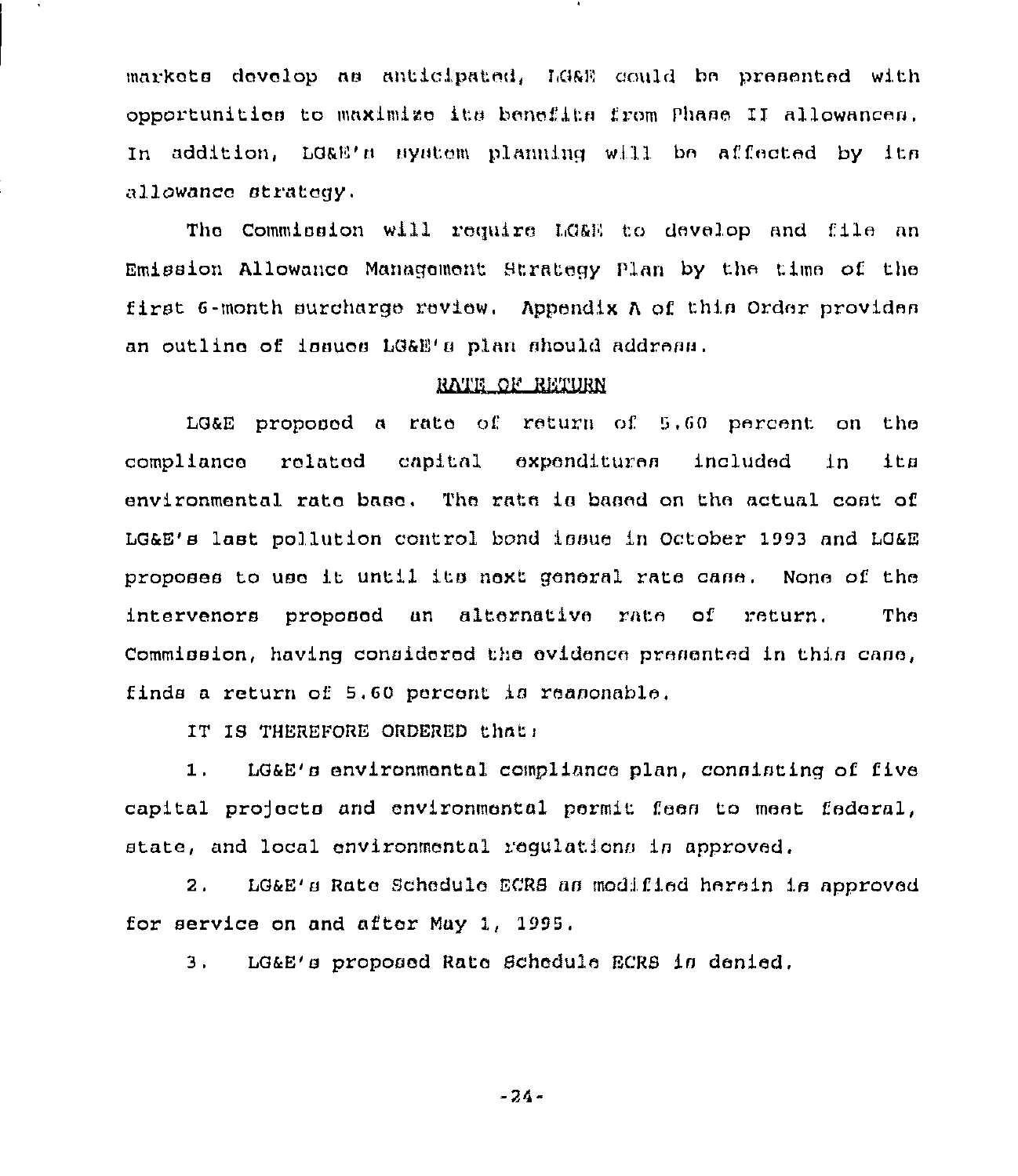LG&R shall file by October 6, 1995 an Emission Allowance  $\mathbf{A}$ Management Strategy Plan that addresses the issues outlined in Appendix A.

5. LG&E's rate of return of 5.60 percent for the environmental surcharge is approved.

 $6.$ Average monthly revenue R(m), as defined in LG&E's Rate Schedule ECRS, shall be modified to include all revenues from offsystem sales.

The reporting formats included in Appendix B shall be  $7.$ used, as specified therein, for each monthly filing, 6-month review, 2-year review, and new pollution control capital inventment.

Within 10 days of the date of this Order, LG&E shall file  $\mathbf{B}$ . with the Commission revised tariff sheets setting out the Rate Schedule ECRS as modified and approved herein.

Done at Frankfort, Kentucky, this 6th day of April, 1995.

PUBLIC SERVICE COMMISSION Chairman

ATTEST:

Executive Dire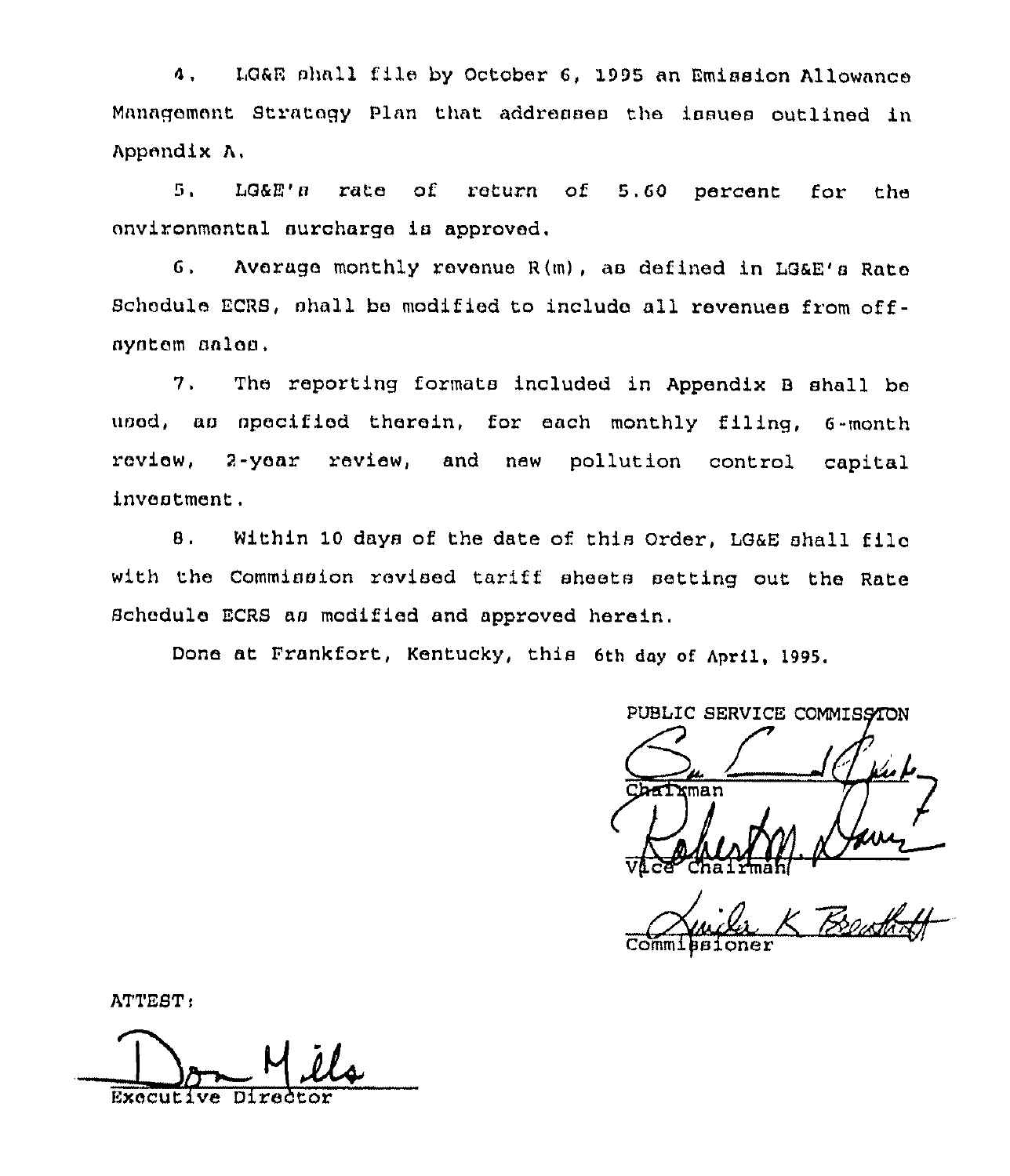#### APPENDIX A

APPENDIX TO AN ORDER OF THE KENTUCKY PUBLIC SERVICE COMMISSION IN CASE NO, 94-332 DATED APRIL 6. 1995.

EMISSION ALLOWANCE MANAGEMENT STRATEGY PLAN

Tho following outline identifies several issues which should be addressed in LG&E'a management strategy plan. This listing ia not intended to bo all inclusive.

I. LG&E'a objectives in the management of its emission allowanco inventory.

A, The current Phase II allowance inventory.

B. The level of allowances required for a contingency reserve.

C. Determination of the contingency reserve.

II. The extent of LG&E's involvement in the allowance markets,

A, LG&E'a view of the current market and market allowance prices.

B. LG&E's expectations of emission allowance prices.

C, How will LG&E analyze and review different market mechanisms (i,e., auctions, private trades} and alternative atrategiea (i.e., banking, sales, portfolio approaches}?

III, Valuation of LG&E's allowances for planning purposes,

IV. How will LG&E track and report its allowance activities, both internally and externally?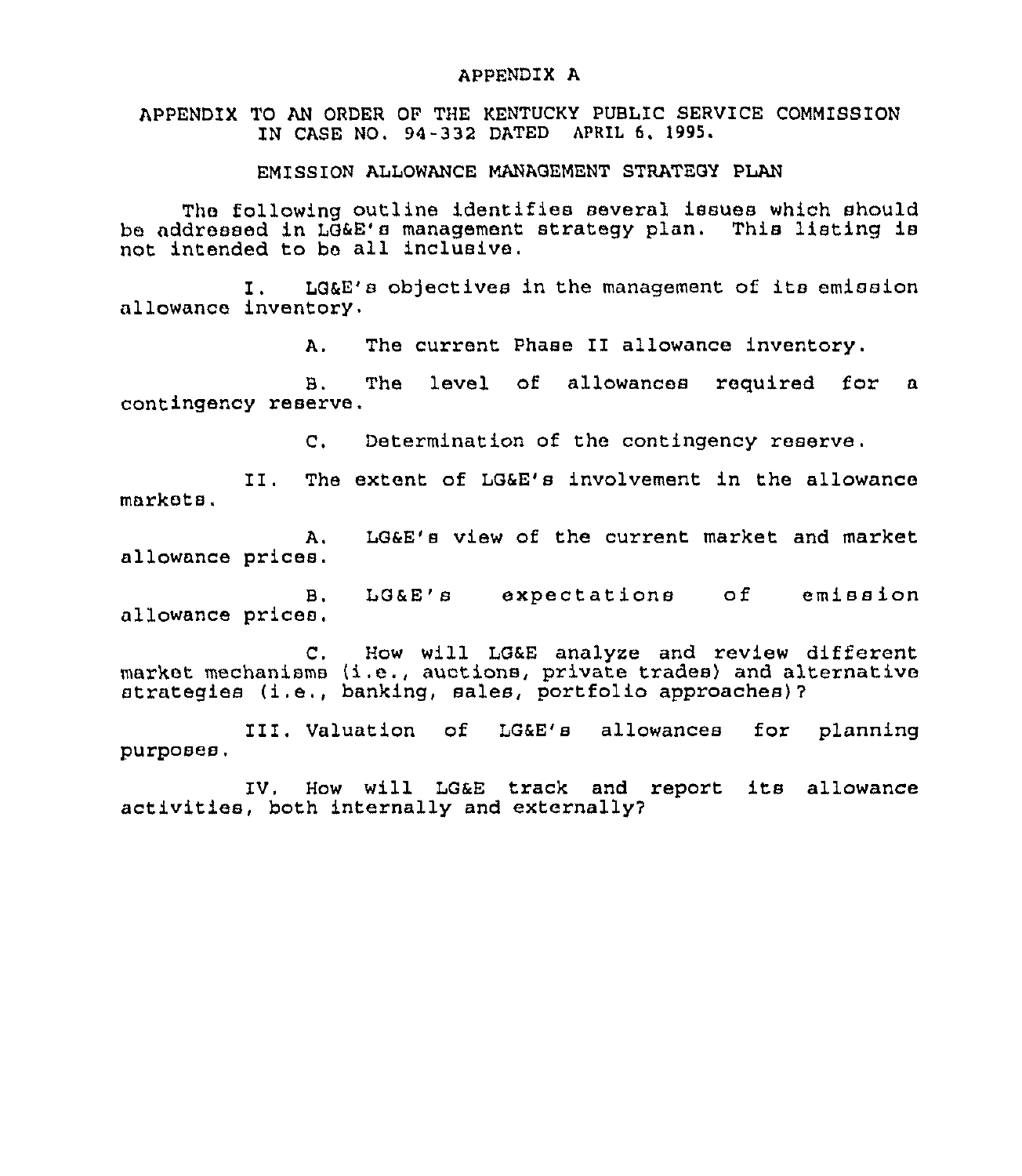#### APPENDIX B

APPENDIX TO AN ORDER OF THE KENTUCKY PUBLIC SERVICE COMMISSION IN CASE NO. 94-332 DATED APRIL 6, 1995.

INDEX OF REPORTING FORMATS FOR LOUISVILLE GAS AND ELECTRIC COMPANY ENVIRONMENTAL SURCHARGE [Monthly, 6-Month Review, 2-Year Review, and Futuro Pro]octa]

Note: Any amounts included in ES Forms 1.0 through 4.2 ralated to Trimble County Unit 1 shall reflect 75 percent of total costs. Attach worksheets showing the <sup>75</sup> percent calculation for any affected costs or expenses.

Monthlv Reoortina Formats:

- ES Form 1.0 Calculation of E(m) and Environmental Surcharge Factor
- ES Form 2.0 Revenue Requirements of Environmental Compliance Costs - Compliance Rate Base and Net Proceeds from By-Product and Allowance Sales
- ES Form 2.1 Revenue Requirements of Environmental Compliance Costs - Operating Expenses
- ES Form 2.2 Plant, CWIP & Depreciation Expense
- ES Form 3.0 Monthly Average Revenue Computation R(m)

ES Forms 1.0 through 3.0 are to be filed each month,

Six-Month and Two-vear Review Formats:

- ES Form 4.0 Recap of Billing Factors and Revenue
- ES Form 4.1 Recap of Environmental Compliance Rate Base
- ES Form 4.2 Recap of Operating Expenses

Future Pro4ects:

ES Project New Pollution Control Capital Investments [To be completed when proposing additional capital investment for inclusion in the surcharge.]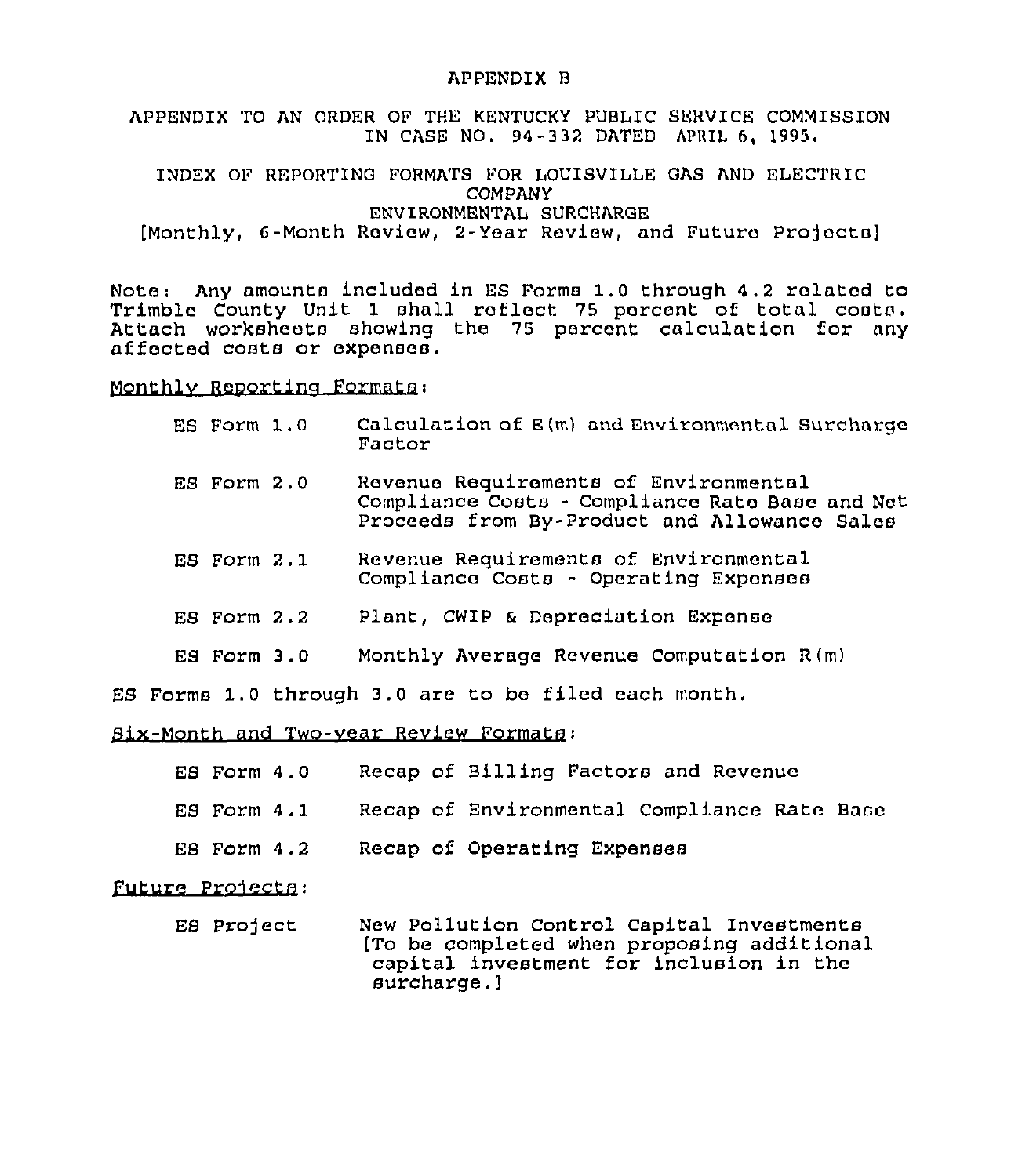## LOUISVILLE GAS AND ELECTRIC COMPANY ENVIRONMENTAL SURCHARGE REPORT CALCULATION OF E(m) AND ENVIRONMENTAL SURCHARGE FACTOR

For the Expanse Month of

CALCULATION OF E(m)

 $E(m) = [(RB/12) (ROR)] + OE - BAS$ 

## Where:

| <b>RB</b><br>OE | $E(m) =$<br><b>Property</b><br>$ROR =$<br>$\mathbf{m}$<br>$BAS =$ | Environmental Compliance Rate Base<br>Pollution Control Operating Expenses                  | Environmental Surcharge Gross Revenue Requirement<br>Rate of Return on Environmental Compliance Rate<br>Base, adjusted ("grossed up") for Income Taxes<br>Net Proceeds from By-Product and Allowance Sales |  |
|-----------------|-------------------------------------------------------------------|---------------------------------------------------------------------------------------------|------------------------------------------------------------------------------------------------------------------------------------------------------------------------------------------------------------|--|
|                 | RB<br>RB/12<br><b>ROR</b><br><b>OE</b><br><b>BAS</b>              |                                                                                             | \$<br>п<br>ត \$<br>ш.<br>ษ \$<br>$=$ S                                                                                                                                                                     |  |
|                 | E(m)                                                              |                                                                                             | - \$                                                                                                                                                                                                       |  |
|                 |                                                                   | CALCULATION OF ENVIRONMENTAL SURCHARGE FACTOR                                               |                                                                                                                                                                                                            |  |
|                 |                                                                   | E(m): Environmental Surcharge Gross<br>Revenue Requirement                                  | $= S$                                                                                                                                                                                                      |  |
|                 |                                                                   | R(m): Average Monthly Revenue for the<br>12 Months Ending with the<br>Current Expense Month | $=$ $\sqrt{5}$                                                                                                                                                                                             |  |
|                 |                                                                   | Environmental Surcharge Factor: E(m)/R(m)                                                   | (% of Revenue)                                                                                                                                                                                             |  |
|                 |                                                                   | Effective Date for Billing:                                                                 |                                                                                                                                                                                                            |  |
| Submitted By:   |                                                                   |                                                                                             |                                                                                                                                                                                                            |  |
| Title:          |                                                                   |                                                                                             |                                                                                                                                                                                                            |  |
| Date Submitted: |                                                                   |                                                                                             |                                                                                                                                                                                                            |  |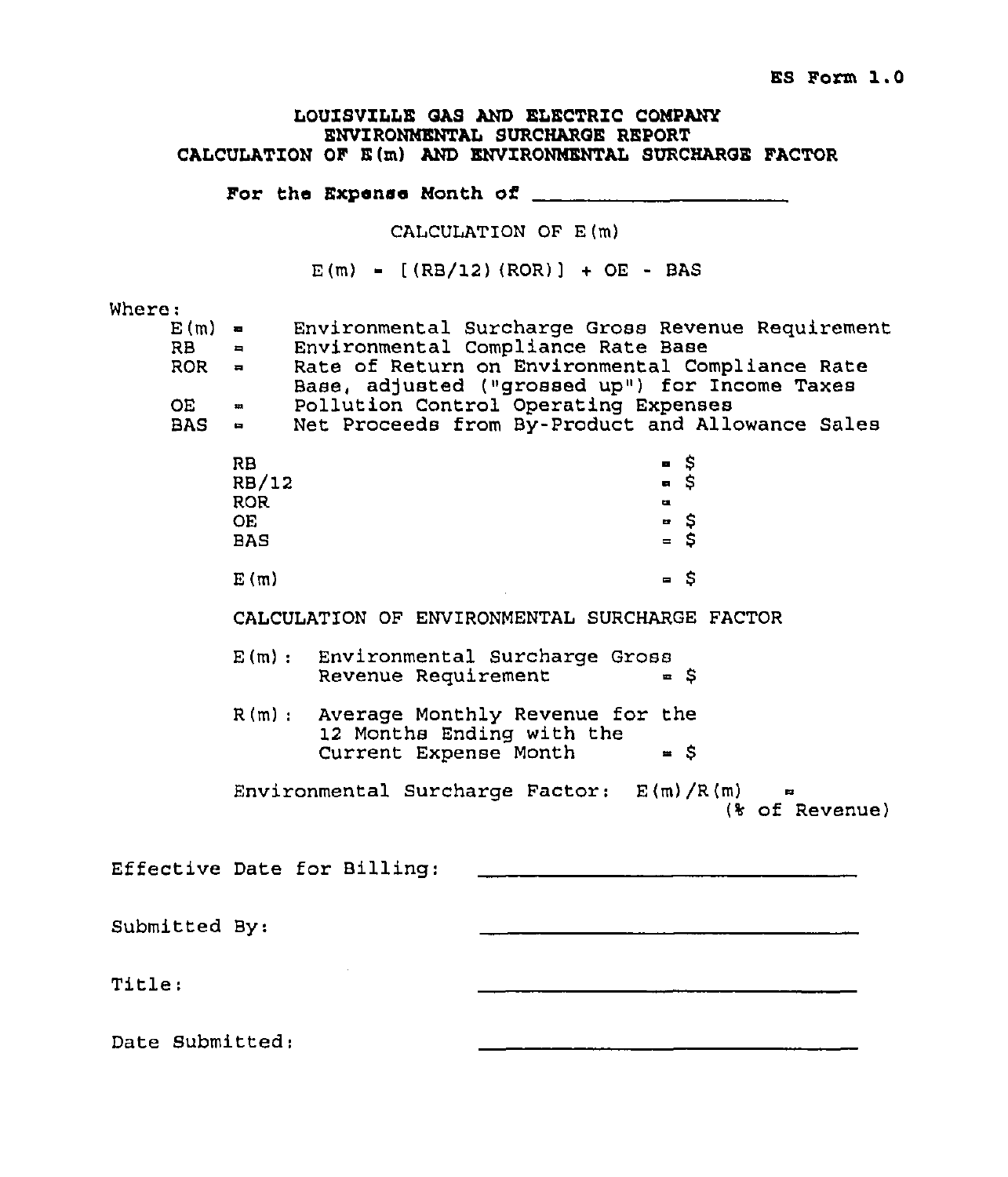## LOUISVILLE GAS AND ELECTRIC COMPANY ENVIRONMENTAL SURCNAROE REPORT REVENUE REQUIREMENTS OF ENVIRONMENTAL COMPLIANCE COSTS For tha Expanse Month of

| Net Eligible Pollution Control Plant                                |  |   |
|---------------------------------------------------------------------|--|---|
| Eligible Pollution Control CWIP Excluding AFUDC                     |  | s |
| Subtotal                                                            |  | s |
| Deductions:                                                         |  |   |
| Net Accumulated Depreciation on<br>Eligible Pollution Control Plant |  |   |
| Pollution Control Deferred<br>Income Taxes                          |  |   |
| Pollution Control Deferred<br>Investment Tax Credit                 |  |   |
| Subtotal                                                            |  |   |
| Environmental Compliance Rate Base                                  |  |   |

#### DETERMINATION OF ENVIRONMENTAL COMPLIANCE RATE BASK

#### NET PROCEEDS FROM BY-PRODUCT AND ALLOWANCE SALES DURING MONTH

|                 | Allowance<br>Sales'                          | Scrubber<br>By-Products<br>Sales | Total<br>Proceeds<br>from Sales |
|-----------------|----------------------------------------------|----------------------------------|---------------------------------|
| Gross Proceeds  |                                              |                                  |                                 |
| Sales Expenses  |                                              |                                  |                                 |
| Proceeds<br>Net | $\sim$ $\sim$ $\sim$<br>. .<br>$\sim$ $\sim$ | . .                              |                                 |

'Include separate schedulo indicating whether the allowances sold were allowances allocated from EPA, allowances from over-control, or purchased allowances.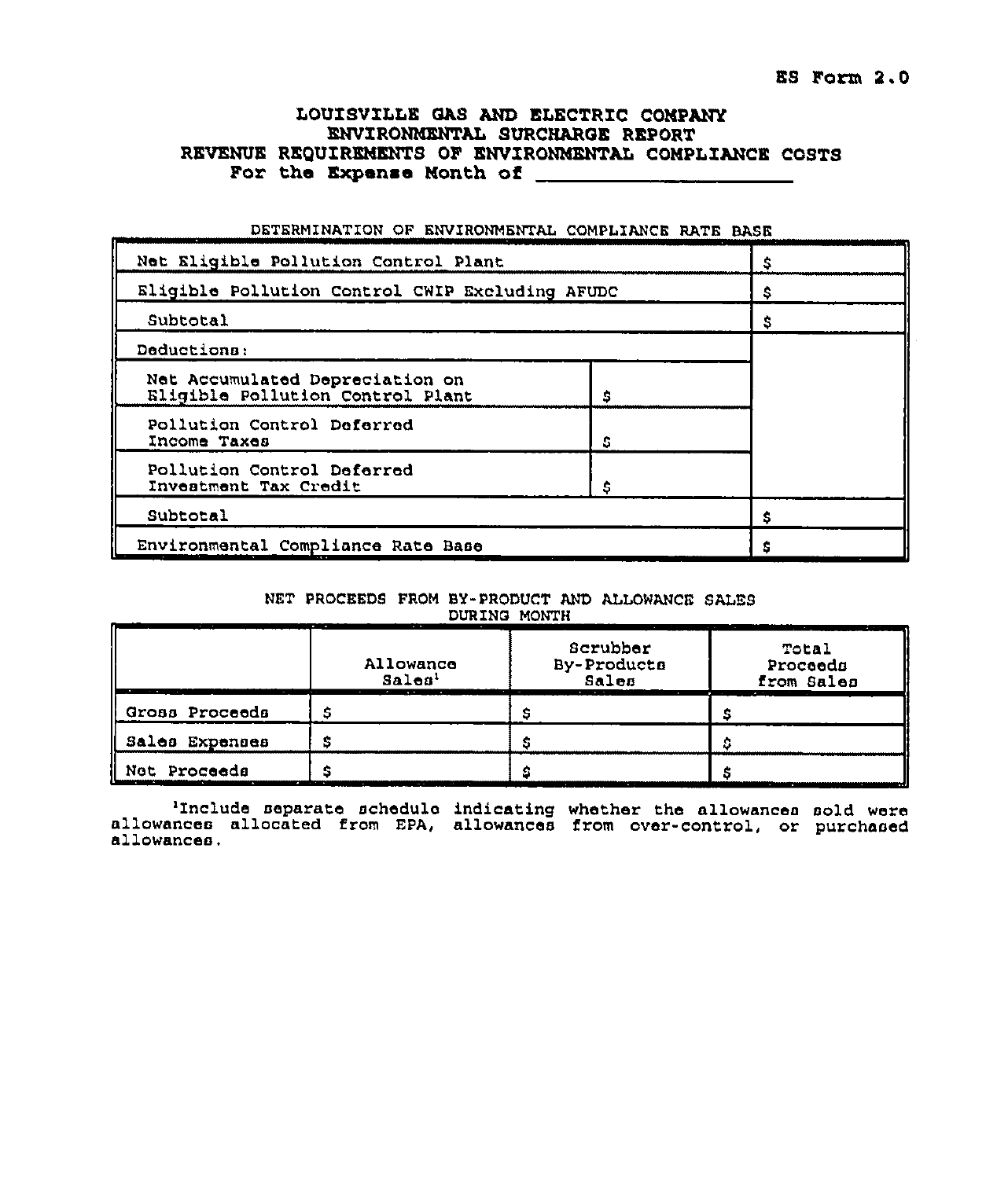## LOUISVILLE GAS AND ELECTRIC COMPANY ENVZRONMENTAL SURCHAROE REPORT REVENUE REQUIREMENTS OF ENVIRONMENTAL COMPLIANCE COSTS For the Expense Month of

| Depreciation & Amortization Expense for Month                                               | \$ |         |    |  |
|---------------------------------------------------------------------------------------------|----|---------|----|--|
| Property & Other Applicable Taxes for Month                                                 |    |         | \$ |  |
| Insurance Expense for Month                                                                 |    |         | \$ |  |
| Emission Allowance Expense for Month                                                        |    |         | Ŝ  |  |
| Surcharge Consultant Fee for Month                                                          |    |         | \$ |  |
| Parmitting Fees for Month                                                                   |    |         | Ŝ  |  |
| Less: Average Monthly Expenses Already<br>Included in Existing Rates1                       |    |         |    |  |
| Depreciation Expense                                                                        | \$ | 437.790 |    |  |
| Тахев                                                                                       | s  | 14,000  |    |  |
| Insurance                                                                                   | \$ | 2,700   |    |  |
| Total Annual Expenses Already<br>Included in Existing Rates                                 |    |         |    |  |
| Average Monthly Expenses Already Included in<br>Existing Rates (Total Annual divided by 12) | S. | 37,874  |    |  |
| Total Operating Expenses<br><b>Second</b>                                                   | Ŝ  |         |    |  |

### DETERMINATION OF OPERATINO EXPENSES

'Annual Expenses Already Included in Existing Rates were identified by LG&E<br>in response to Item 10 of the Kentucky Industrial Utility Customers' November 7,<br>1994 Data Request.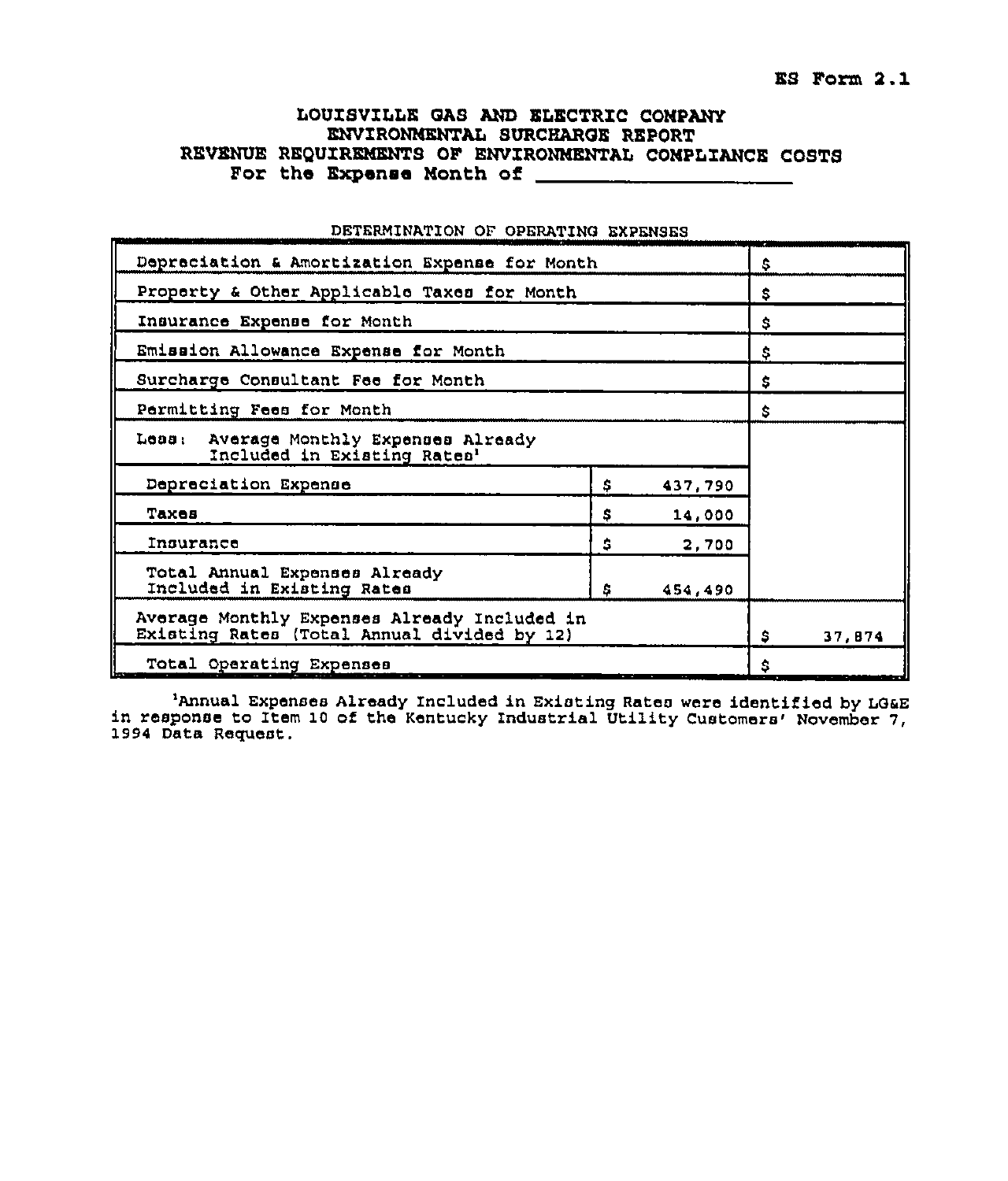# LOUISVILLE GAS AND ELECTRIC COMPANY - ENVIRONMENTAL SURCHARGE REPORT PLANT, CWIP & DEPRECIATION EXPENSE

 $\bullet$ 

| Project<br>Description                                    | Eligible<br>Plant in<br>Service | Eligible<br>Accumulated<br>Depreciation | Eligible<br>Net Plant<br>in Service                                                           | <b>The Contract Contract Contract Contract Contract Contract Contract Contract Contract Contract Contract Contract Contract Contract Contract Contract Contract Contract Contract Contract Contract Contract Contract Contract C</b><br>CWIP<br>Amount<br>Excluding<br>AFUDC | Eligible<br>Net Book<br>Value | Monthly<br>Depreciation<br>Expense |
|-----------------------------------------------------------|---------------------------------|-----------------------------------------|-----------------------------------------------------------------------------------------------|------------------------------------------------------------------------------------------------------------------------------------------------------------------------------------------------------------------------------------------------------------------------------|-------------------------------|------------------------------------|
| Mill Creek Air<br>Quality Systems<br>Improvement          |                                 |                                         |                                                                                               |                                                                                                                                                                                                                                                                              |                               |                                    |
| Mill Creek<br>Reactive<br>Particle<br>Emission<br>Project |                                 |                                         |                                                                                               |                                                                                                                                                                                                                                                                              |                               |                                    |
| Continuous<br>Emission<br>Monitoring<br>Systems           |                                 |                                         |                                                                                               |                                                                                                                                                                                                                                                                              |                               |                                    |
| Cane Run Unit 4<br>Precipitator                           |                                 |                                         |                                                                                               |                                                                                                                                                                                                                                                                              |                               |                                    |
| Nitrogen Oxida<br>Emission<br>Controls                    |                                 |                                         |                                                                                               |                                                                                                                                                                                                                                                                              |                               |                                    |
| Totals                                                    |                                 |                                         |                                                                                               |                                                                                                                                                                                                                                                                              |                               |                                    |
| Less Plant in<br>Existing Rates'                          | 12,588,441<br>s.                | $\mathfrak{S}$<br>3,095,533             | S.<br>9,492,908                                                                               |                                                                                                                                                                                                                                                                              | s<br>9,492,908                |                                    |
| Not Totals                                                | ----                            |                                         | a service and the contract of the contract of the contract of the contract of the contract of |                                                                                                                                                                                                                                                                              |                               |                                    |

<sup>1</sup>Original Plant in Service Cost and Accumulated Depreciation for Compliance Plant Already Included in Existing Rates were identified<br>by LG&E in response to Item 10 of the Kentucky Industrial Utility Customers' November 7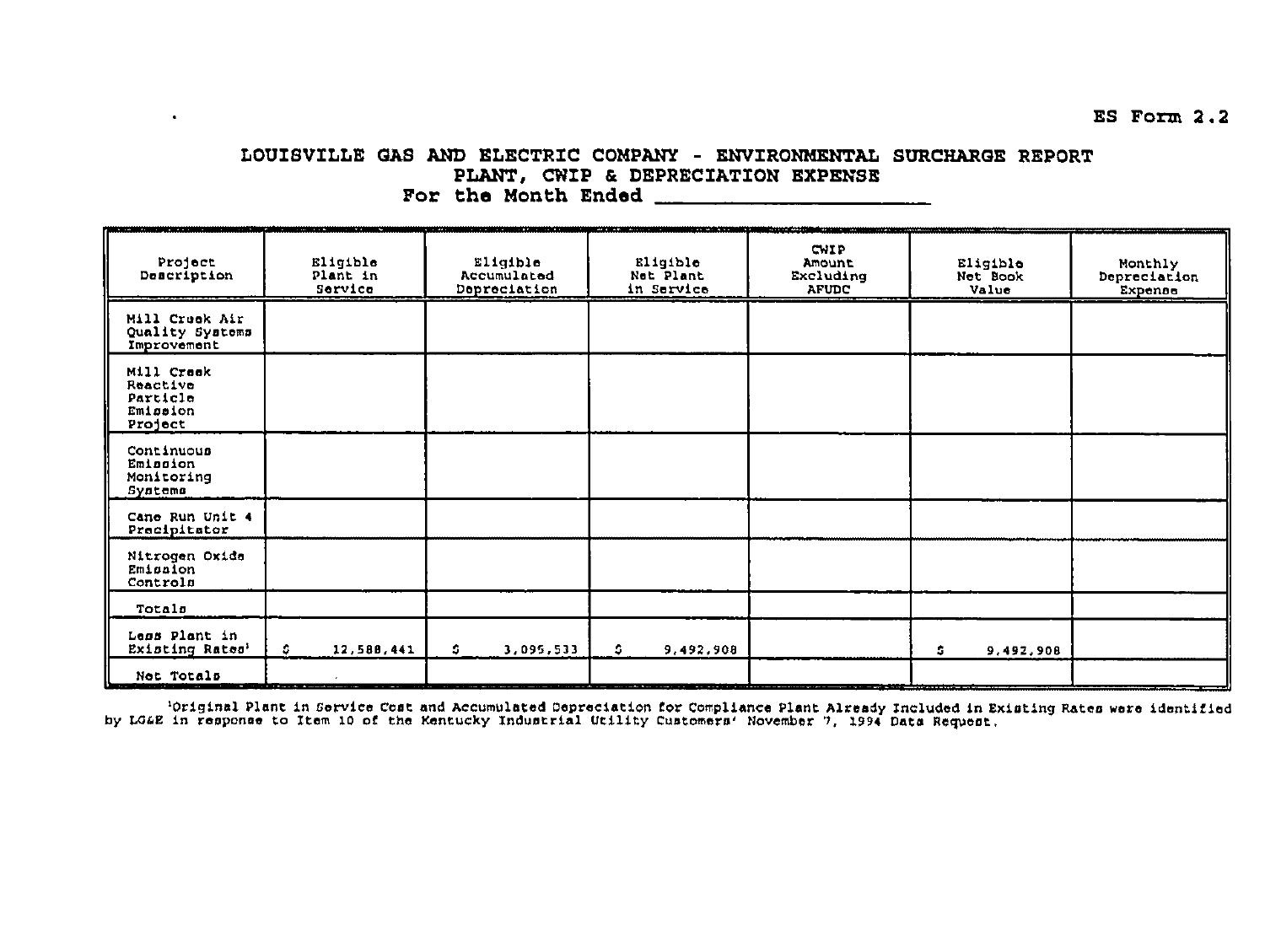# LOUISVILLE GAS AND ELECTRIC COMPANY - ENVIRONMENTAL SURCHARGE REPORT MONTHLY AVERAGE REVENUE COMPUTATION  $R(m)$ For the Month Ended

| <u> importante</u>                                   | <b>Rotail</b><br>Ravenues |                            |                                        |                                                                            |                                                            | ---<br>Wholesale<br>Revenues | $\sim$<br>Total<br>Company                                                                                                | the company's product of the company's company's company's and the company's |
|------------------------------------------------------|---------------------------|----------------------------|----------------------------------------|----------------------------------------------------------------------------|------------------------------------------------------------|------------------------------|---------------------------------------------------------------------------------------------------------------------------|------------------------------------------------------------------------------|
| (1)<br><b>STATISTICS</b><br>$\overline{\phantom{a}}$ | (2)                       | (3)                        | (4)                                    | (5)                                                                        | (6)                                                        | (7)                          | $\overline{10}$<br>$\cdots$                                                                                               | (9)                                                                          |
| Month                                                | Base<br>Revenues'         | Fuel<br>Clause<br>Revenues | Environ-<br>mental<br><b>Surcharge</b> | Total<br>$(2) + (3) + (4)$                                                 | Total<br>Excluding<br>Environ.<br>Surcharge<br>$(5) - (4)$ | Total                        | Total<br>$(5)+(7)$                                                                                                        | <b>Total</b><br>Excluding<br>Environ.<br>Surcharge<br>$(B) - (4)$            |
| $\mathbf{1}$                                         |                           |                            |                                        |                                                                            |                                                            |                              |                                                                                                                           |                                                                              |
| $\mathbf{a}$                                         |                           |                            |                                        |                                                                            |                                                            |                              |                                                                                                                           |                                                                              |
| $\mathbf{a}$                                         |                           |                            |                                        |                                                                            |                                                            |                              |                                                                                                                           |                                                                              |
| 4                                                    |                           |                            |                                        |                                                                            |                                                            |                              |                                                                                                                           |                                                                              |
| 5                                                    |                           |                            |                                        |                                                                            |                                                            |                              |                                                                                                                           |                                                                              |
| 6                                                    |                           |                            |                                        |                                                                            |                                                            |                              |                                                                                                                           |                                                                              |
| 7                                                    |                           |                            |                                        |                                                                            |                                                            |                              |                                                                                                                           |                                                                              |
| 8                                                    |                           |                            |                                        |                                                                            |                                                            |                              |                                                                                                                           |                                                                              |
| 9                                                    |                           |                            |                                        |                                                                            |                                                            |                              |                                                                                                                           |                                                                              |
| 10                                                   |                           |                            |                                        |                                                                            |                                                            |                              |                                                                                                                           |                                                                              |
| 11                                                   |                           |                            |                                        |                                                                            |                                                            |                              |                                                                                                                           |                                                                              |
| 12                                                   |                           |                            |                                        |                                                                            |                                                            |                              |                                                                                                                           |                                                                              |
| ---                                                  |                           |                            |                                        | Month Average of Total Company Revenues Excluding Environmental Surcharge, |                                                            | For 12 Months Ending         | <b>The Experimental Contract Contract Service Contract Contract Contract Contract Contract Contract Contract Contract</b> |                                                                              |

 $\cdot$ 

'DSM Revenues are to be included with Base Revenues.

ES Form 3.0

 $\bullet$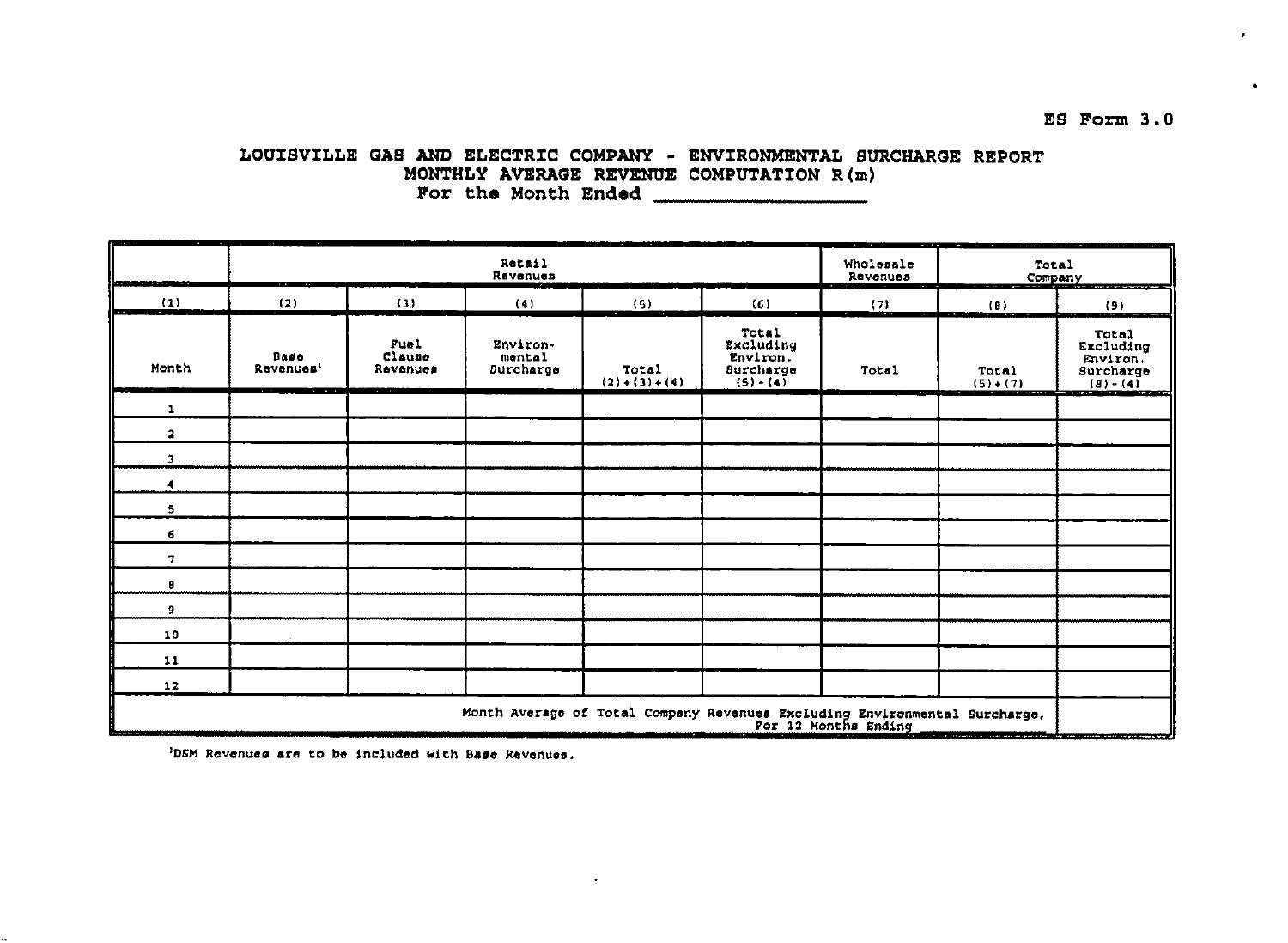ES Form 4.0

## LOUISVILLE GAS AND ELECTRIC COMPANY - ENVIRONMENTAL SURCHARGE REPORT SIX MONTH AND TWO YEAR REVIEW RECAP OF BILLING FACTORS AND REVENUE

| products and the management of the constant of the contribution and states in the first involvement of the<br>(1) | (2)                                                                           | (3)                                                    | (4)<br><b>The State of State</b>                              | (5)                                                               | (6)<br>m                                     | (7)                                           | (1)                                                                        | (9)                                                 |
|-------------------------------------------------------------------------------------------------------------------|-------------------------------------------------------------------------------|--------------------------------------------------------|---------------------------------------------------------------|-------------------------------------------------------------------|----------------------------------------------|-----------------------------------------------|----------------------------------------------------------------------------|-----------------------------------------------------|
| Expense<br>Month                                                                                                  | E(m)<br>Gross<br>Environ.<br>Surcharge<br>Revenue<br>Requirement <sup>1</sup> | Total<br>Company<br>Revenue<br>(Incl. FAC<br>Excl. ES) | Environ.<br>Surcharge<br>Billing<br>Pactor <sup>1</sup><br>-- | Net Six<br>Month 4<br>Environ.<br>Burcharge<br>B1111nq<br>Factor' | Retail<br>Ravenue<br>(Incl. FAC<br>Excl. ED) | Environ.<br>Gurcharge<br>Revonue <sup>4</sup> | Rotail<br>Over/<br>(Under)<br>Collection'<br><b>Products and Contracts</b> | Total<br>Company<br>Over/<br>(Under)<br>Collection' |
|                                                                                                                   |                                                                               |                                                        |                                                               |                                                                   |                                              |                                               |                                                                            |                                                     |
|                                                                                                                   |                                                                               |                                                        |                                                               |                                                                   |                                              |                                               |                                                                            |                                                     |
|                                                                                                                   |                                                                               |                                                        |                                                               |                                                                   |                                              |                                               |                                                                            |                                                     |
|                                                                                                                   |                                                                               |                                                        |                                                               |                                                                   |                                              |                                               |                                                                            |                                                     |
|                                                                                                                   |                                                                               |                                                        |                                                               |                                                                   |                                              |                                               |                                                                            |                                                     |
|                                                                                                                   |                                                                               |                                                        |                                                               |                                                                   | . .                                          | لداناها الأكاسي والمتباين                     |                                                                            |                                                     |

For each Expense Month included in the Six Month Review Period, list the appropriate billing factors and revenues. At the Two Year Review, provide this information for the entire review period.

 $E(m) = [(RB/12) (ROR)] + OE - BAS$ 

'Second previous month Column 2 / second previous month Column 3

Net of the month's Environmental Surcharge Factor and the appropriate Over/(Under) Collection adjustment. Show the calculation of the Over/(Under) Collection adjustment on a separately attached worksheet.

'Column 5 times Column 6

Sover/(Under) Collection for Retail and Total Company modeled on LG&E's gas supply clause.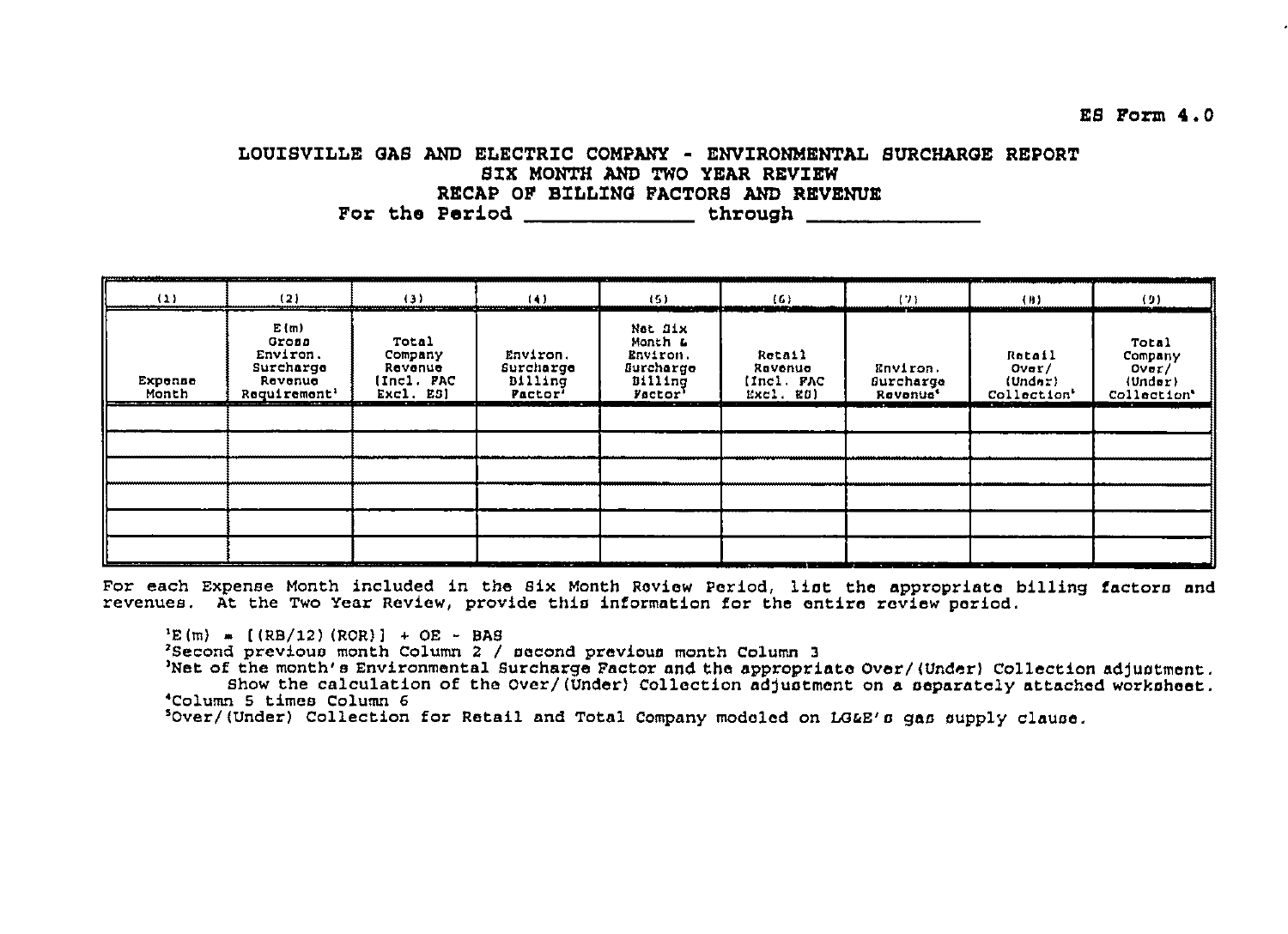## LOUISVILLE GAS AND ELECTRIC COMPANY - ENVIRONMENTAL SURCHARGE REPORT SIX MONTH AND TWO YEAR REVIEW RECAP OF ENVIRONMENTAL COMPLIANCE RATE BASE For the Period \_\_\_\_\_\_\_\_\_\_\_\_\_\_\_\_\_\_\_\_\_\_\_\_ through \_\_\_\_\_\_\_\_\_\_\_\_\_\_

| (1)              | (2)                                                   | (3)                                                                   | (4)                                                                                     | (5)                                                 | (6)                                                              | (7)                                                                                     |
|------------------|-------------------------------------------------------|-----------------------------------------------------------------------|-----------------------------------------------------------------------------------------|-----------------------------------------------------|------------------------------------------------------------------|-----------------------------------------------------------------------------------------|
|                  |                                                       |                                                                       |                                                                                         | Deductions                                          |                                                                  |                                                                                         |
| Ехрипие<br>Month | Nat Milgible<br>Poliution<br><b>Control</b><br>Plant' | <b>Eligible</b><br>Pollution<br>Control<br>CWIP<br>RNOINGING<br>AFUDC | Net Accumulated<br>Depreciation<br>on<br>Net Eligible<br>Pollution<br>Control<br>Plant' | Pollution<br>Control<br>Deferred<br>Income<br>Тахол | Pollution<br>Control<br>Deferred<br>Investment<br>Tax<br>Credits | Environmental<br>Compliance<br>Rate Base<br>$[CO1. (2) +$<br>$(3) - (4) - (5) -$<br>(6) |
|                  |                                                       |                                                                       |                                                                                         |                                                     |                                                                  |                                                                                         |
|                  |                                                       |                                                                       |                                                                                         |                                                     |                                                                  |                                                                                         |
|                  |                                                       |                                                                       |                                                                                         |                                                     |                                                                  |                                                                                         |
|                  |                                                       |                                                                       |                                                                                         |                                                     |                                                                  |                                                                                         |
|                  |                                                       |                                                                       |                                                                                         |                                                     |                                                                  |                                                                                         |
|                  |                                                       |                                                                       |                                                                                         |                                                     |                                                                  |                                                                                         |

For each Expense Month included in the Six Month Review Period, list the appropriate components of the Environmental Compliance Rate Base. At the Two Year Review, provide this information for the entire review period.

'Show Eligible Pollution Control Plant and Accumulated Depreciation net of Compliance Plant Already Included in Existing Rates.

E8 Form 4.1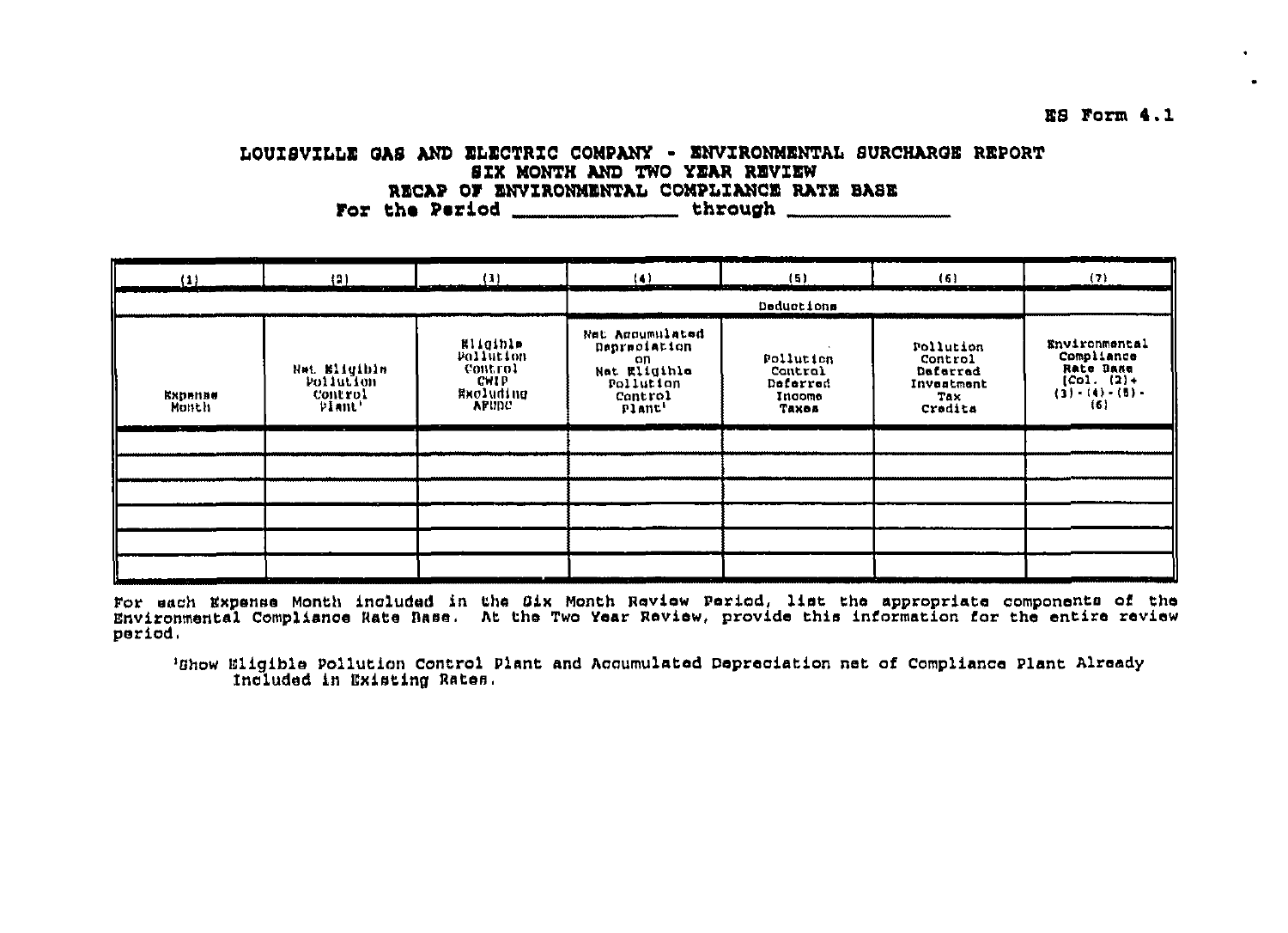LOUISVILLE GAS AND ELECTRIC COMPANY - ENVIRONMENTAL SURCHARGE REPORT SIX MONTH AND TWO YEAR REVIEW RECAP OF OPERATING EXPENSES For the Period \_\_\_\_\_\_\_\_\_\_\_\_\_\_\_\_\_through \_\_\_\_\_\_\_\_\_\_\_\_\_\_\_

| (1)<br>companies to the companies of the company | (2)                                                                                                                                                                                                                                  | (1)                                          | (4)                      | $\{5\}$<br>$\sim$                | (6)                                       | (7)<br>$\cdots$ $\cdots$                                                                                                                                                                                                             | (0)<br>was an answer and a finding of the state of the state of the state of the state of the state of the state of the state of the state of the state of the state of the state of the state of the state of the state of the state             | (9)                                                         |
|--------------------------------------------------|--------------------------------------------------------------------------------------------------------------------------------------------------------------------------------------------------------------------------------------|----------------------------------------------|--------------------------|----------------------------------|-------------------------------------------|--------------------------------------------------------------------------------------------------------------------------------------------------------------------------------------------------------------------------------------|---------------------------------------------------------------------------------------------------------------------------------------------------------------------------------------------------------------------------------------------------|-------------------------------------------------------------|
| Expense<br>Month                                 | Depreciation<br>and<br>Amortimation<br>Ехреппе                                                                                                                                                                                       | Property<br>and Other<br>Applicable<br>Taxas | Insurance<br>Expense     | Emission<br>Allowance<br>Expense | Surcharge<br>Consultant<br>ye a<br>$\sim$ | Permitting<br>Food                                                                                                                                                                                                                   | Less:<br>Aver. Mo.<br>Exp. Already<br>Included<br>in Existing<br>Rates                                                                                                                                                                            | <b>Total</b><br>Operating<br>Expenses<br>(Col. 2<br>thru 8) |
|                                                  |                                                                                                                                                                                                                                      |                                              |                          |                                  |                                           |                                                                                                                                                                                                                                      | - -<br>(37, 674)                                                                                                                                                                                                                                  | --                                                          |
|                                                  |                                                                                                                                                                                                                                      |                                              |                          |                                  |                                           |                                                                                                                                                                                                                                      | (37, 674)                                                                                                                                                                                                                                         |                                                             |
|                                                  |                                                                                                                                                                                                                                      |                                              |                          |                                  |                                           |                                                                                                                                                                                                                                      | (37, 674)                                                                                                                                                                                                                                         |                                                             |
|                                                  |                                                                                                                                                                                                                                      |                                              |                          |                                  |                                           |                                                                                                                                                                                                                                      | (37, 674)                                                                                                                                                                                                                                         |                                                             |
|                                                  |                                                                                                                                                                                                                                      |                                              |                          |                                  |                                           |                                                                                                                                                                                                                                      | (37, 874)                                                                                                                                                                                                                                         |                                                             |
| فسد                                              | <u>minute and a series of the series of the series of the series of the series of the series of the series of the series of the series of the series of the series of the series of the series of the series of the series of th</u> |                                              | .<br>and the property of |                                  | the control of the control of the         | <u>The contract of the company of the contract of the contract of the contract of the contract of the contract of the contract of the contract of the contract of the contract of the contract of the contract of the contract o</u> | (37, 874)<br><u>in the company of the company of the company of the company of the company of the company of the company of the company of the company of the company of the company of the company of the company of the company of the comp</u> |                                                             |

For each Expense Month included in the Six Month Review Period, list the appropriate components of the Operating<br>Expenses. At the Two Year Review, provide this information for the entire review period.

 $E9$  Form  $4.2$ 

 $\bullet$